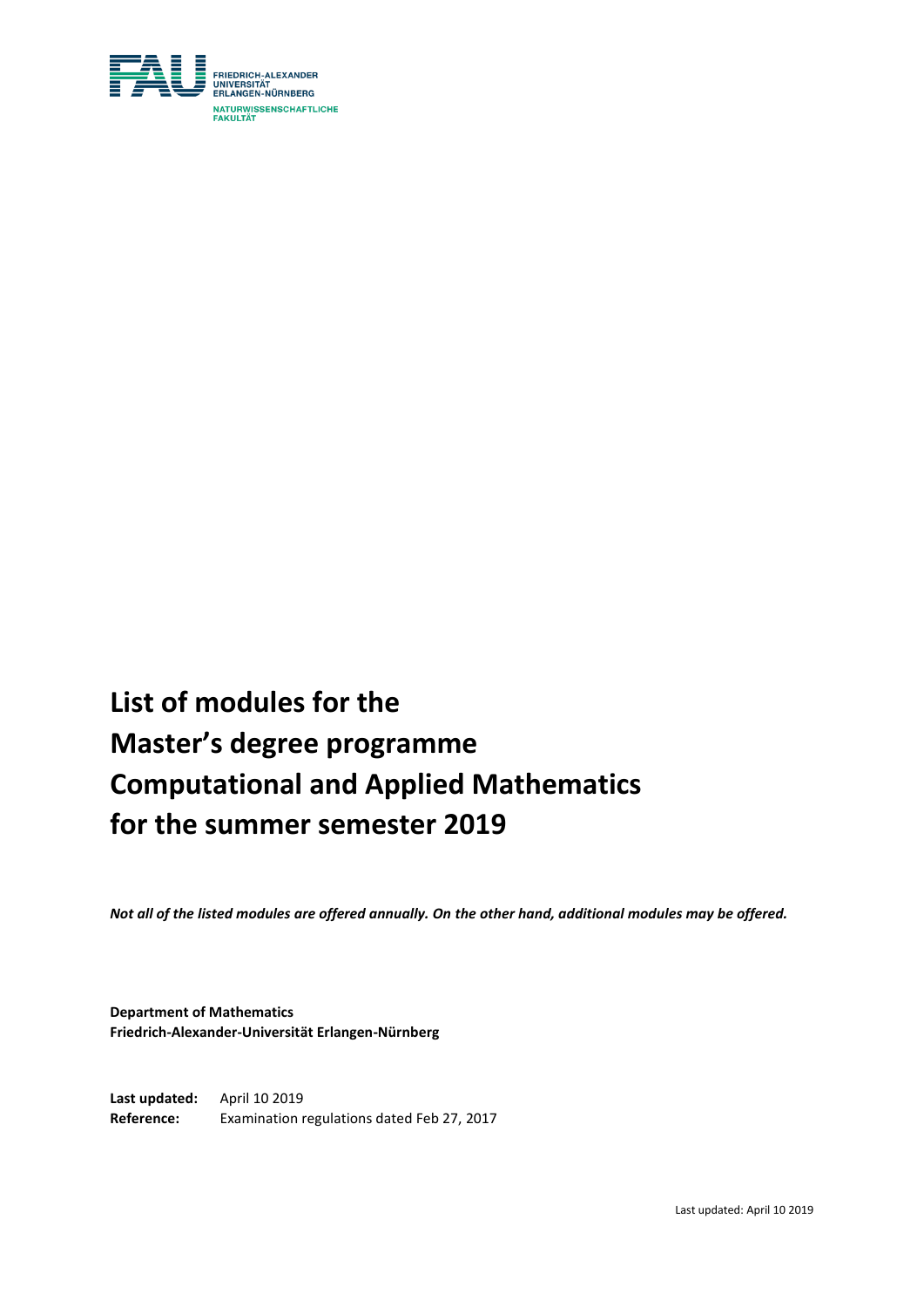

# **Table of contents**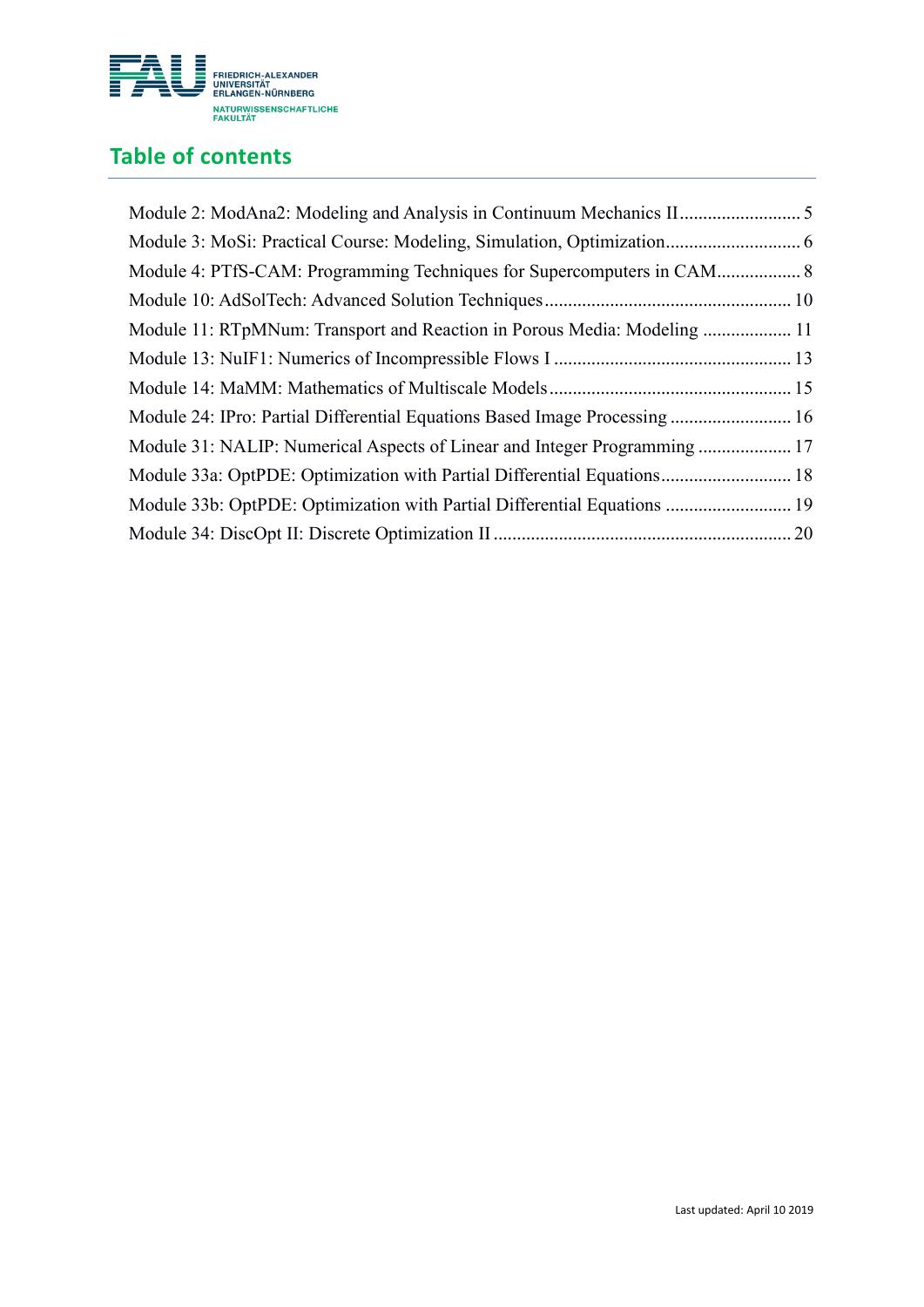

**Dean of Studies** (General questions about the programme)

#### *Prof. Dr. Frauke Liers*

Department of Mathematics, Friedrich-Alexander-Universität Erlangen-Nürnberg

Cauerstr.11, 91058 Erlangen, Room 03.345

Phone: +49 9131 8567151 E-mail: frauke.liers@math.uni-erlangen.de

**Examination Committee for Bachelor's and Master's degree courses in Mathematics** (Examination matters for the programme)

#### *Prof. Dr. Eberhard Bänsch*

Department of Mathematics, Friedrich-Alexander-Universität Erlangen-Nürnberg

Cauerstrasse 11, 91058 Erlangen, Room 04.323

Phone: +49 9131 8567202, E-mail: baensch@am.uni-erlangen.de

#### **Degree programme manager**

*Prof. Dr. Günther Grün*

Department of Mathematics, Friedrich-Alexander-Universität Erlangen-Nürnberg

Cauerstrasse 11, 91058 Erlangen, Room 04.343

Phone: +49 9131 8567220 E-mail:gruen@math.fau.de

#### **Degree programme administration** (Procedures and organisation)

#### *Prof. Dr. Serge Kräutle*

Department of Mathematics, Friedrich-Alexander-Universität Erlangen-Nürnberg

Cauerstrasse 11, 91058 Erlangen, Room 04.337

Phone: +49 9131 85 67213 E-mail:kraeutle@math.fau.de

#### **Subject advisor**

#### *Prof. Dr. Serge Kräutle*

Department of Mathematics, Friedrich-Alexander-Universität Erlangen-Nürnberg Cauerstrasse 11, 91058 Erlangen, Room 04.337 Phone: +49 9131 85 67213 E-mail:kraeutle@math.fau.de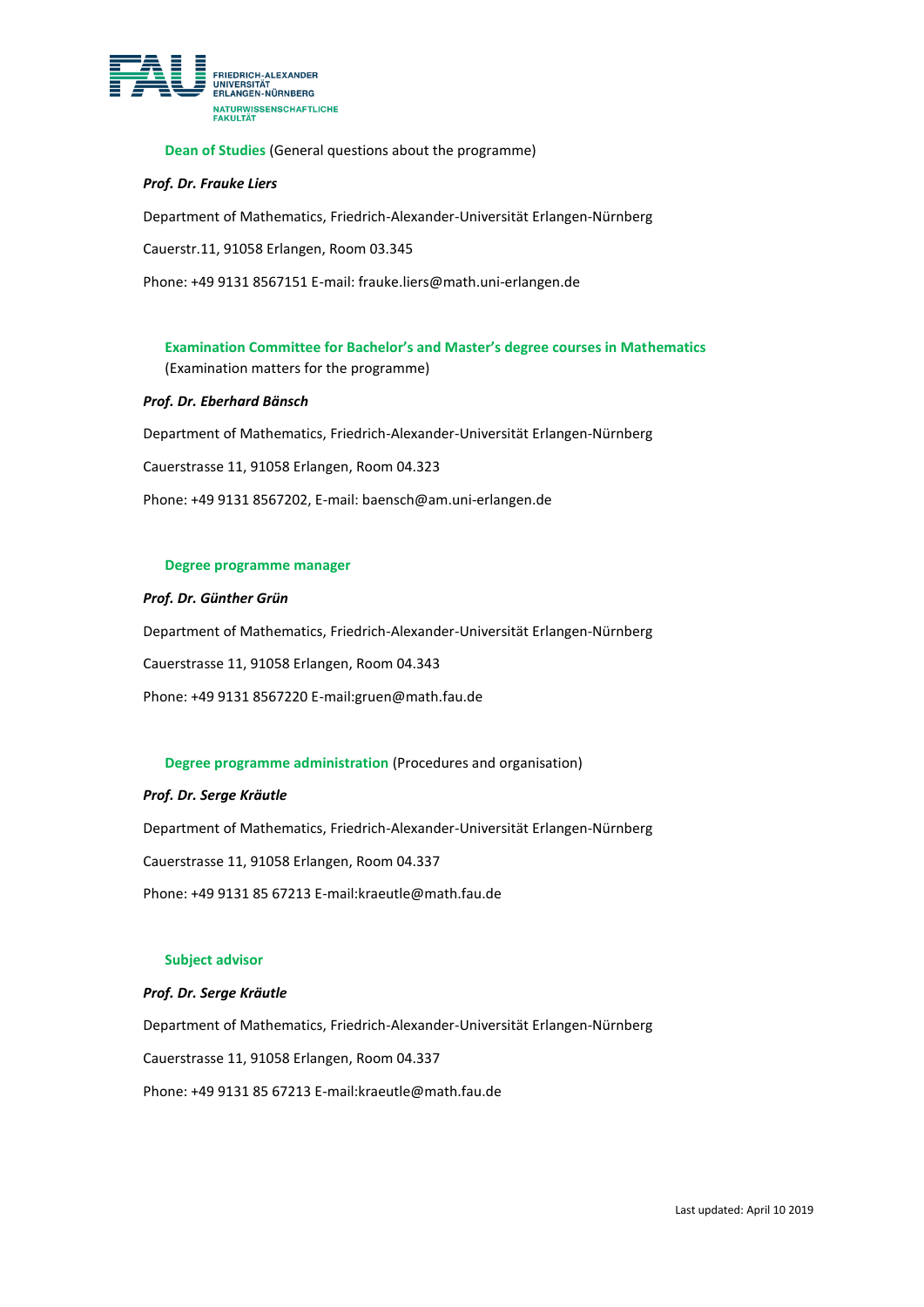

### **Student Service Centre**

## *Christine Gräßel, M. A.*

Department of Mathematics, Friedrich-Alexander-Universität Erlangen-Nürnberg

Cauerstrasse 11, 91058 Erlangen, Room 01.385

Phone: +49 9131 8567024, E-mail:ssc@math.fau.de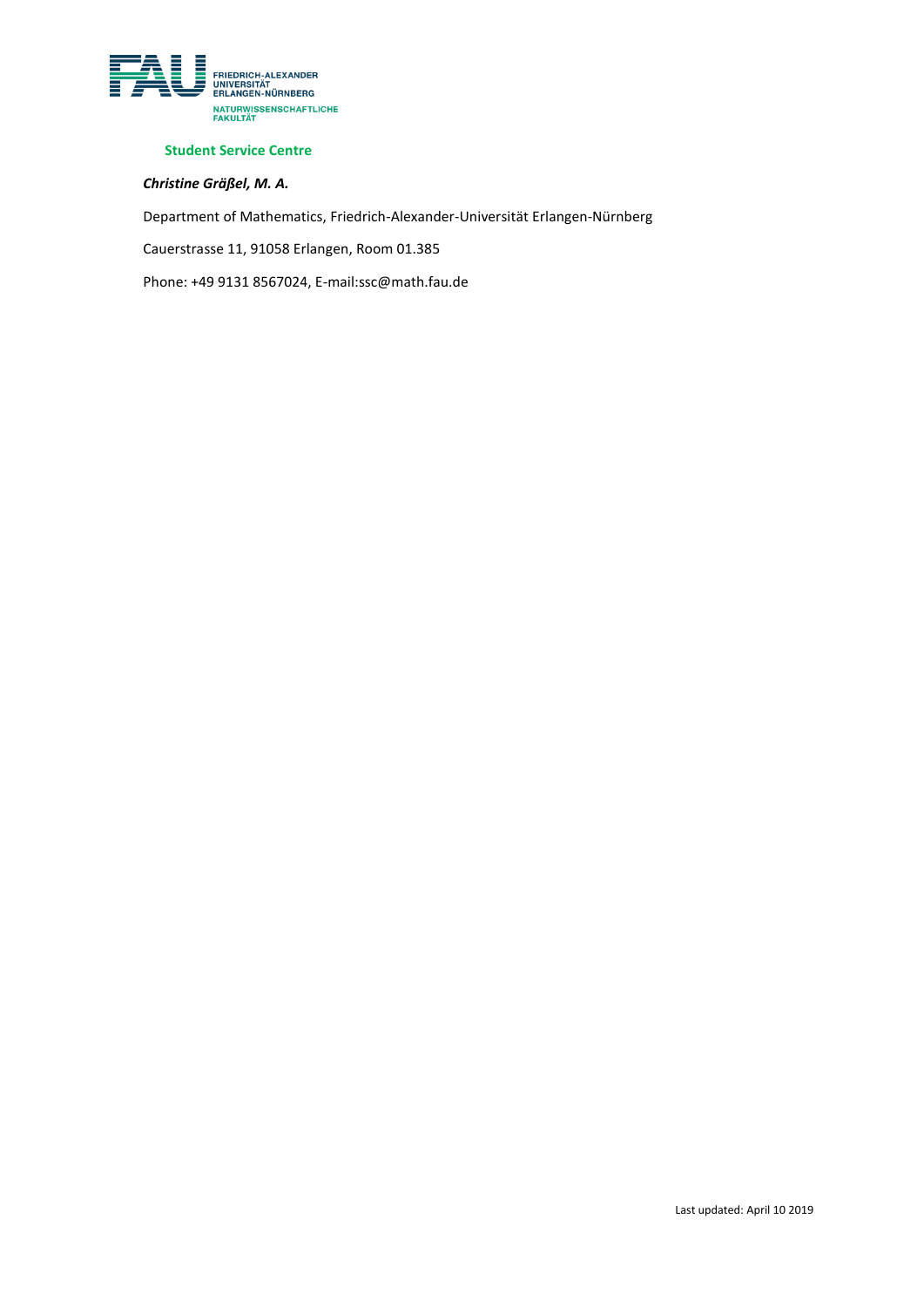<span id="page-4-0"></span>

| $\overline{1}$ | <b>Module name</b>                          | <b>Module 2:</b><br><b>ModAna2: Modeling and Analysis in Continuum Mechanics II</b>                                                                                                                                                                                                                                                                                      | <b>ECTS 5</b> |
|----------------|---------------------------------------------|--------------------------------------------------------------------------------------------------------------------------------------------------------------------------------------------------------------------------------------------------------------------------------------------------------------------------------------------------------------------------|---------------|
| $\overline{2}$ | <b>Courses/lectures</b>                     | a) Lectures: 2 semester hrs/week<br>b) Practical: 0.5 semester hrs/week                                                                                                                                                                                                                                                                                                  |               |
| $\overline{3}$ | <b>Lectures</b>                             | Prof. Dr. G. Grün                                                                                                                                                                                                                                                                                                                                                        |               |
| 4              | <b>Module coordinator</b>                   | Prof. Dr. G. Grün                                                                                                                                                                                                                                                                                                                                                        |               |
| 5              | Content                                     | At least two of the following three topics:<br>Shear-thinning liquids and monotone operators: analytical concepts, using the<br>example of the p-Laplace equation<br>Poisson-Boltzmann equation: analysis of semilinear equations with monotone<br>nonlinearities<br>Mathematical concepts of model reduction: homogenisation, gamma<br>convergence, asymptotic analysis |               |
| 6              | Learning objectives and skills              | Students<br>explain various concepts for model reduction and apply them to derive<br>mathematical models,<br>formulate and prove qualitative statements on solutions to quasilinear or<br>semilinear partial differential equations in continuum mechanics.                                                                                                              |               |
| $\overline{7}$ | <b>Prerequisites</b>                        | Recommended: Modeling and Analysis in Continuum Mechanics I                                                                                                                                                                                                                                                                                                              |               |
| 8              | Integration into curriculum                 | 2nd semester                                                                                                                                                                                                                                                                                                                                                             |               |
| 9              | <b>Module compatibility</b>                 | Compulsory module for MSc in Computational and Applied Mathematics<br>Compulsory elective module for MSc in Mathematics                                                                                                                                                                                                                                                  |               |
| 10             | <b>Method of examination</b>                | oral exam (20 minutes)                                                                                                                                                                                                                                                                                                                                                   |               |
| 11             | <b>Grading Procedure</b>                    | 100% based on oral exam                                                                                                                                                                                                                                                                                                                                                  |               |
| 12             | <b>Module frequency</b>                     | Summer semester (annually)                                                                                                                                                                                                                                                                                                                                               |               |
| 13             | Workload                                    | Contact hours: 37.5 hrs<br>Independent study: 112.5 hrs<br>Total: 150 hrs, corresponding to 5 ECTS credits                                                                                                                                                                                                                                                               |               |
| 14             | <b>Module duration</b>                      | One semester                                                                                                                                                                                                                                                                                                                                                             |               |
| 15             | <b>Teaching and examination</b><br>language | English                                                                                                                                                                                                                                                                                                                                                                  |               |
| 16             | <b>Recommended reading</b>                  | A. Braides: Gamma-convergence for beginners, Oxford University Press,<br>D. Cioranescu & P. Donato: An introduction to homogenization, Oxford<br><b>University Press</b><br>R.E. Showalter: Monotone operators in Banach space and nonlinear partial<br>differential equations, AMS                                                                                      |               |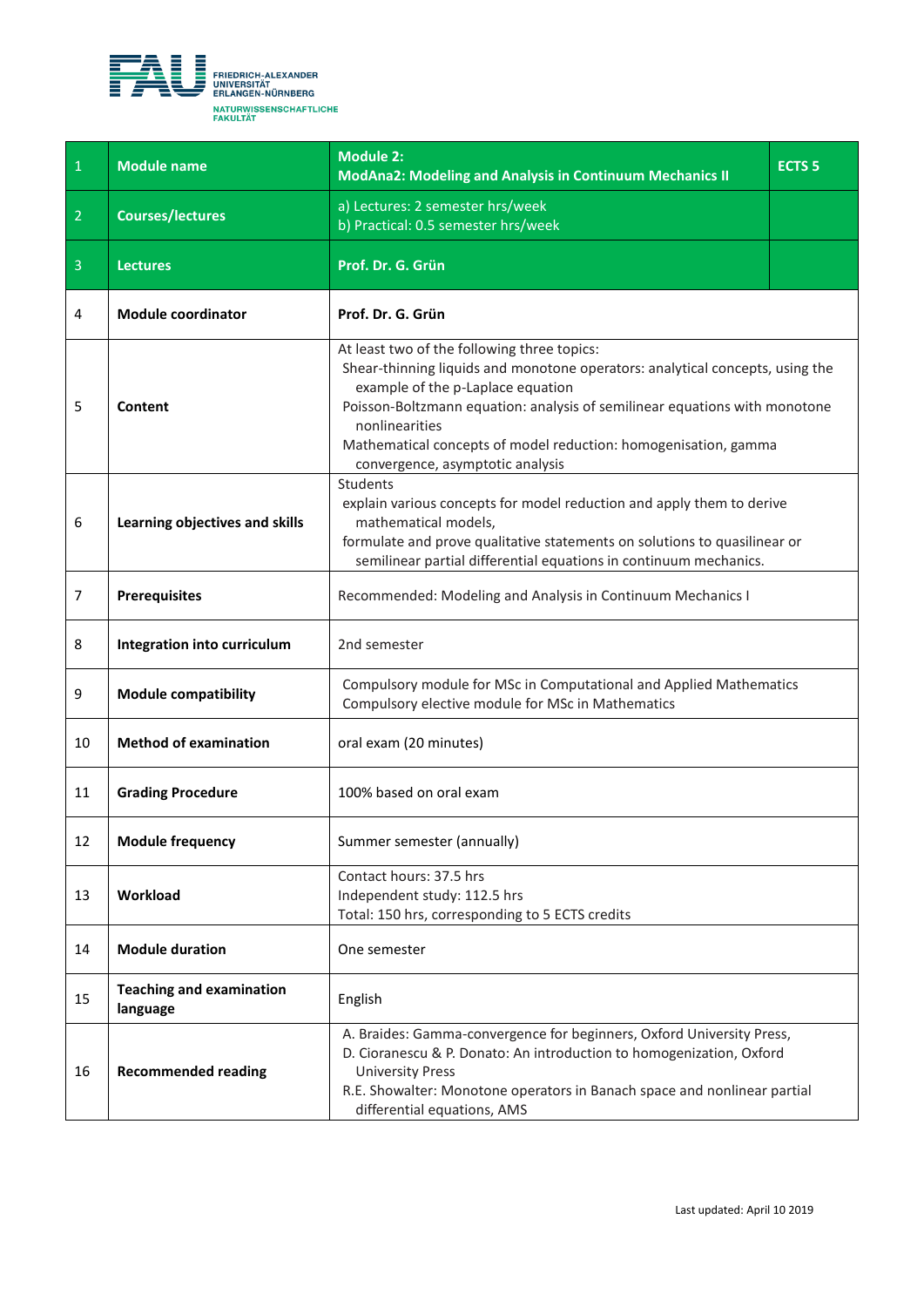<span id="page-5-0"></span>

| $\,1\,$        | <b>Module name</b>                          | <b>Module 3:</b><br>MoSi: Practical Course: Modeling, Simulation, Optimization                                                                                                                                                                                                                                                                                                                                                                                                                                                                                                                                                                                                                                                                                                                                | <b>ECTS<sub>5</sub></b> |
|----------------|---------------------------------------------|---------------------------------------------------------------------------------------------------------------------------------------------------------------------------------------------------------------------------------------------------------------------------------------------------------------------------------------------------------------------------------------------------------------------------------------------------------------------------------------------------------------------------------------------------------------------------------------------------------------------------------------------------------------------------------------------------------------------------------------------------------------------------------------------------------------|-------------------------|
| $\overline{2}$ | <b>Courses/lectures</b>                     | Seminar: 3 semester hrs/week                                                                                                                                                                                                                                                                                                                                                                                                                                                                                                                                                                                                                                                                                                                                                                                  |                         |
| $\overline{3}$ | <b>Lectures</b>                             | Prof. Dr. G. Grün                                                                                                                                                                                                                                                                                                                                                                                                                                                                                                                                                                                                                                                                                                                                                                                             |                         |
| 4              | <b>Module coordinator</b>                   | Prof. Dr. P. Knabner                                                                                                                                                                                                                                                                                                                                                                                                                                                                                                                                                                                                                                                                                                                                                                                          |                         |
| 5              | Content                                     | Modelling, analysis, simulation or optimisation of problems in engineering or<br>the natural sciences<br>(Partial) differential equation models (also with additional aspects) and<br>corresponding numerical algorithms ((Mixed) Finite Element Method<br>((M)FEM), Finite Volume Method (FVM), Discontinuous Galerkin (DG))<br>Mixed integer or continuous (non-)linear optimisation                                                                                                                                                                                                                                                                                                                                                                                                                        |                         |
| 6              | Learning objectives and skills              | <b>Students</b><br>work on a problem in engineering or the natural sciences as part of a team, but<br>with assigned independent tasks, by constructing a suitable mathematical<br>model and solving it using analytical and numerical methods,<br>are able to collect and evaluate relevant information and identify connections,<br>are able to implement processes using their own or specified software and<br>critically evaluate the results,<br>are able to set out their approaches and results in a comprehensible and<br>convincing manner, making use of appropriate presentation techniques,<br>are able to develop and set out in writing the theories and problem solutions<br>they have developed,<br>develop their communication skills and ability to work as a team through project<br>work. |                         |
| $\overline{7}$ | <b>Prerequisites</b>                        | Recommended: Modeling and Analysis in Continuum Mechanics I                                                                                                                                                                                                                                                                                                                                                                                                                                                                                                                                                                                                                                                                                                                                                   |                         |
| 8              | Integration into curriculum                 | 2nd semester                                                                                                                                                                                                                                                                                                                                                                                                                                                                                                                                                                                                                                                                                                                                                                                                  |                         |
| 9              | <b>Module compatibility</b>                 | Compulsory module for MSc in Computational Applied Mathematics<br>Elective module for MSc in Mathematics<br>Elective module for MSc in Mathematics and Economics                                                                                                                                                                                                                                                                                                                                                                                                                                                                                                                                                                                                                                              |                         |
| 10             | <b>Method of examination</b>                | Talk/presentation (45 minutes) and<br>final report (10 - 15 pages)                                                                                                                                                                                                                                                                                                                                                                                                                                                                                                                                                                                                                                                                                                                                            |                         |
| 11             | <b>Grading Procedure</b>                    | Talk/presentation 50%<br>final report 50%                                                                                                                                                                                                                                                                                                                                                                                                                                                                                                                                                                                                                                                                                                                                                                     |                         |
| 12             | <b>Module frequency</b>                     | Summer semester (annually)                                                                                                                                                                                                                                                                                                                                                                                                                                                                                                                                                                                                                                                                                                                                                                                    |                         |
| 13             | Workload                                    | Contact hours: 45 hrs<br>Independent study: 105 hrs<br>Total: 150 hrs, corresponding to 5 ECTS credits                                                                                                                                                                                                                                                                                                                                                                                                                                                                                                                                                                                                                                                                                                        |                         |
| 14             | <b>Module duration</b>                      | One semester                                                                                                                                                                                                                                                                                                                                                                                                                                                                                                                                                                                                                                                                                                                                                                                                  |                         |
| 15             | <b>Teaching and examination</b><br>language | English                                                                                                                                                                                                                                                                                                                                                                                                                                                                                                                                                                                                                                                                                                                                                                                                       |                         |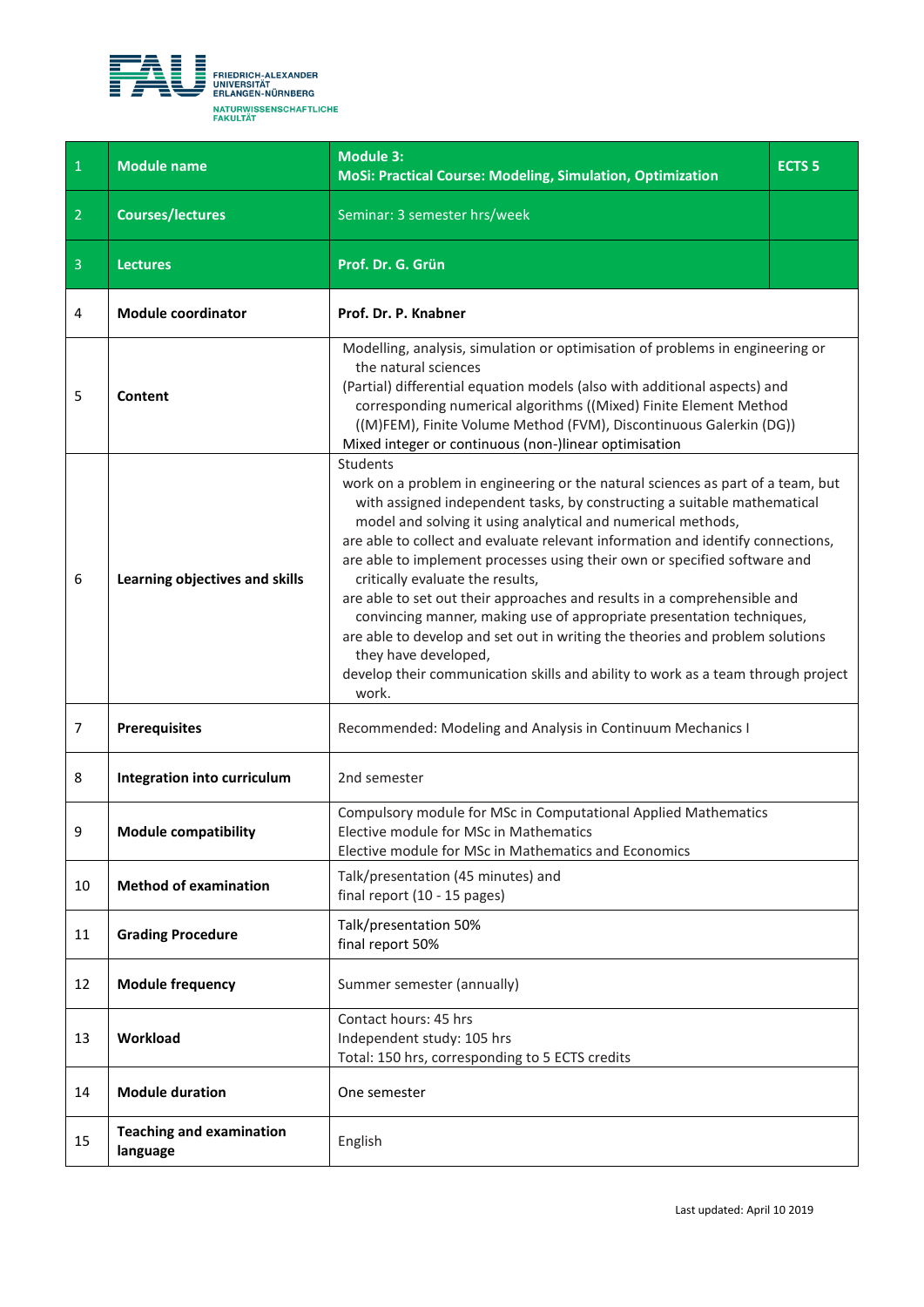

| - 16 | <b>Recommended reading</b> | Project-dependent. Will be published on StudOn at the beginning of the<br>semester. |
|------|----------------------------|-------------------------------------------------------------------------------------|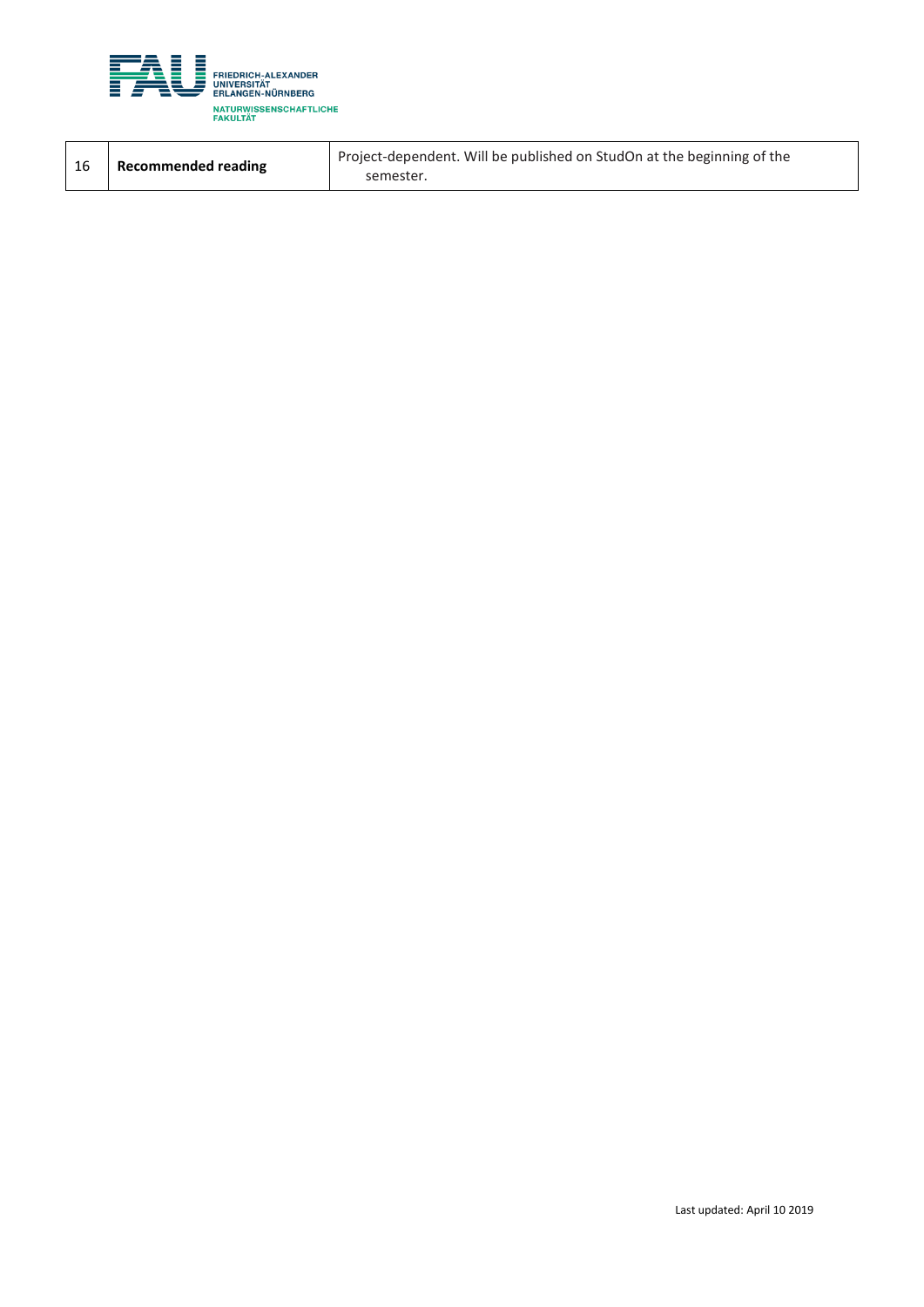<span id="page-7-0"></span>

| $\mathbf{1}$   | <b>Module name</b>                          | <b>Module 4:</b><br>PTfS-CAM: Programming Techniques for Supercomputers in CAM                                                                                                                                                                                                                                                                                                                                                                                                                                                                                       | <b>ECTS 10</b> |
|----------------|---------------------------------------------|----------------------------------------------------------------------------------------------------------------------------------------------------------------------------------------------------------------------------------------------------------------------------------------------------------------------------------------------------------------------------------------------------------------------------------------------------------------------------------------------------------------------------------------------------------------------|----------------|
| $\overline{2}$ | <b>Courses/lectures</b>                     | a) Lectures: 4 semester hrs/week<br>b) Practical: 2 semester hrs/week                                                                                                                                                                                                                                                                                                                                                                                                                                                                                                |                |
| 3              | <b>Lectures</b>                             | Prof. Dr. G. Wellein                                                                                                                                                                                                                                                                                                                                                                                                                                                                                                                                                 |                |
| 4              | <b>Module coordinator</b>                   | Prof. Dr. G. Wellein                                                                                                                                                                                                                                                                                                                                                                                                                                                                                                                                                 |                |
| 5              | Content                                     | Introduction to the architecture of modern supercomputers<br>Single core architecture and optimisation strategies<br>Memory hierarchy and data access optimization<br>Concepts of parallel computers and parallel computing<br>Efficient "shared memory" parallelisation (OpenMP)<br>Parallelisation approaches for multi-core processors including GPUs<br>Efficient "distributed memory" parallelisation (MPI)<br>Roofline performance model<br>Serial and parallel performance modelling<br>Complete parallel implementation of a modern iterative Poisson solver |                |
| 6              | Learning objectives and skills              | <b>Students</b><br>acquire a comprehensive overview of programming modern supercomputers<br>efficiently for numerical simulations,<br>learn modern optimisation and parallelisation strategies, guided by structured<br>performance modelling,<br>acquire an insight into innovative programming techniques and alternative<br>supercomputer architectures,<br>are able to implement numerical methods to solve partial differential equations<br>(PDEs) with finite difference (FD) discretization with high hardware efficiency<br>on parallel computers.          |                |
| $\overline{7}$ | <b>Prerequisites</b>                        | Recommended: Experience in C/C++ or Fortran programming; basic knowledge<br>of MPI and OpenMP programming                                                                                                                                                                                                                                                                                                                                                                                                                                                            |                |
| 8              | Integration into curriculum                 | 2nd semester                                                                                                                                                                                                                                                                                                                                                                                                                                                                                                                                                         |                |
| 9              | <b>Module compatibility</b>                 | Compulsory module for MSc Computational and Applied Mathematics                                                                                                                                                                                                                                                                                                                                                                                                                                                                                                      |                |
| 10             | <b>Method of examination</b>                | oral exam (30 minutes)                                                                                                                                                                                                                                                                                                                                                                                                                                                                                                                                               |                |
| 11             | <b>Grading Procedure</b>                    | 100% based on oral exam                                                                                                                                                                                                                                                                                                                                                                                                                                                                                                                                              |                |
| 12             | <b>Module frequency</b>                     | Summer semester (annually)                                                                                                                                                                                                                                                                                                                                                                                                                                                                                                                                           |                |
| 13             | Workload                                    | Contact hours: 120 hrs<br>Independent study: 180 hrs<br>Total: 300 hrs, corresponding to 10 ECTS credits                                                                                                                                                                                                                                                                                                                                                                                                                                                             |                |
| 14             | <b>Module duration</b>                      | One semester                                                                                                                                                                                                                                                                                                                                                                                                                                                                                                                                                         |                |
| 15             | <b>Teaching and examination</b><br>language | English                                                                                                                                                                                                                                                                                                                                                                                                                                                                                                                                                              |                |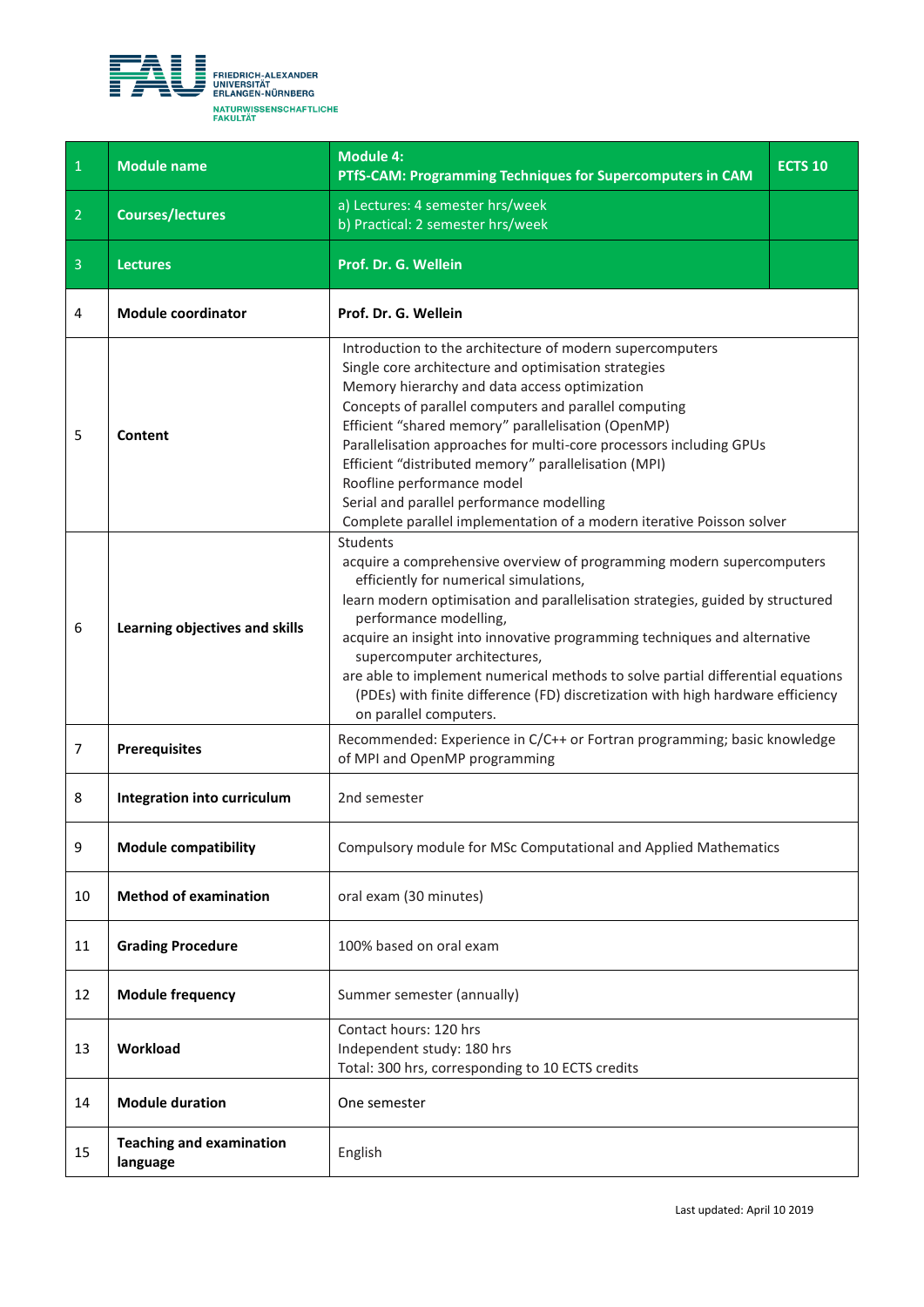

| - 16 | <b>Recommended reading</b> | G. Hager & G. Wellein:                                                                                                                  |
|------|----------------------------|-----------------------------------------------------------------------------------------------------------------------------------------|
|      |                            | Introduction to High Performance Computing for Scientists and Engineers.<br>CRC Computational Science Series, 2010. ISBN 978-1439811924 |
|      |                            | J. Hennessy & D. Patterson:                                                                                                             |
|      |                            | Computer Architecture. A Quantitative Approach.                                                                                         |
|      |                            | Morgan Kaufmann Publishers, Elsevier, 2003. ISBN 1-55860-724-2                                                                          |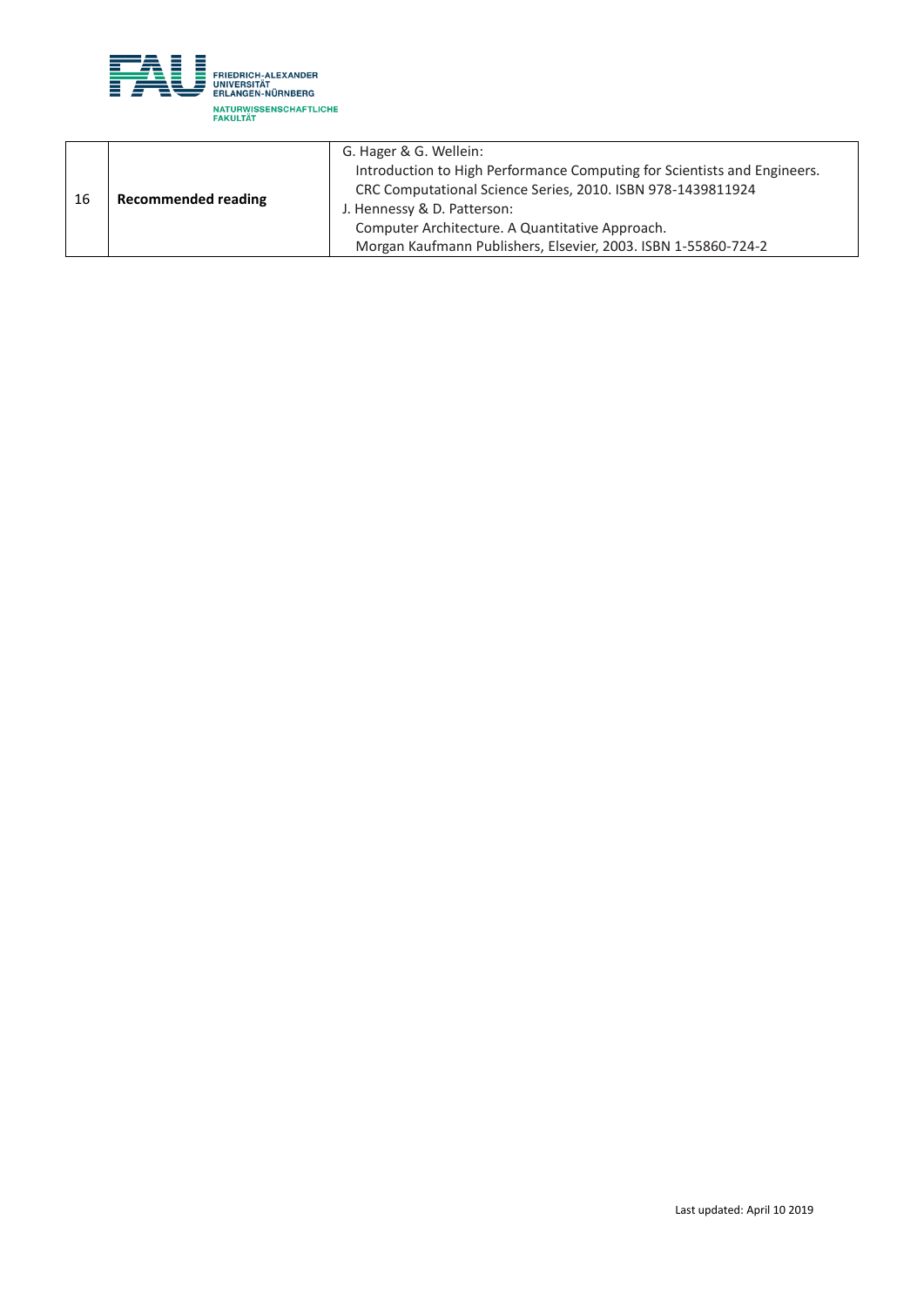<span id="page-9-0"></span>

| $\overline{1}$ | <b>Module name</b>                          | <b>Module 10:</b><br><b>AdSolTech: Advanced Solution Techniques</b>                                                                                                                                                                                                                                                                                                                                                                                                             | <b>ECTS<sub>5</sub></b> |
|----------------|---------------------------------------------|---------------------------------------------------------------------------------------------------------------------------------------------------------------------------------------------------------------------------------------------------------------------------------------------------------------------------------------------------------------------------------------------------------------------------------------------------------------------------------|-------------------------|
| $\overline{2}$ | <b>Courses/lectures</b>                     | a) Lectures: 2 semester hrs/week<br>b) Practical: 0.5 semester hrs/week                                                                                                                                                                                                                                                                                                                                                                                                         |                         |
| $\overline{3}$ | <b>Lectures</b>                             | Prof. Dr. P. Knabner                                                                                                                                                                                                                                                                                                                                                                                                                                                            |                         |
| 4              | <b>Module coordinator</b>                   | Prof. Dr. P. Knabner                                                                                                                                                                                                                                                                                                                                                                                                                                                            |                         |
| 5              | Content                                     | Krylov subspace methods for large non-symmetric systems of equations<br>Multilevel methods, especially multigrid (MG) methods, nested and non-nested<br>grid hierarchies<br>Parallel numerics, especially domain decomposition methods<br>Inexact Newton/Newton-Krylov methods for discretized nonlinear partial<br>differential equations<br>Preconditioning and operator-splitting methods                                                                                    |                         |
| 6              | Learning objectives and skills              | Students<br>are able to design application-specific own MG algorithms with the theory of<br>multigrid methods and decide for which problems the MG algorithm is<br>suitable to solve large linear systems of equations,<br>are able to solve sparse nonlinear/non-symmetric systems of equations with<br>modern methods (also with parallel computers),<br>are able to develop under critical assessment complete and efficient methods<br>for application-orientated problems. |                         |
| 7              | <b>Prerequisites</b>                        | Recommended: Advanced Discretization Techniques                                                                                                                                                                                                                                                                                                                                                                                                                                 |                         |
| 8              | Integration into curriculum                 | 2nd semester                                                                                                                                                                                                                                                                                                                                                                                                                                                                    |                         |
| 9              | <b>Module compatibility</b>                 | Mandatory elective module for MSc in Computational and Applied Mathematics<br>Compulsory elective module for MSc in Mathematics                                                                                                                                                                                                                                                                                                                                                 |                         |
| 10             | <b>Method of examination</b>                | Oral exam (20 minutes)                                                                                                                                                                                                                                                                                                                                                                                                                                                          |                         |
| 11             | <b>Grading Procedure</b>                    | 100% Oral exam                                                                                                                                                                                                                                                                                                                                                                                                                                                                  |                         |
| 12             | <b>Module frequency</b>                     | Summer semester (annually)                                                                                                                                                                                                                                                                                                                                                                                                                                                      |                         |
| 13             | Workload                                    | Contact hours: 37.5 hrs<br>Independent study: 112.5 hrs<br>Total: 150 hrs, corresponding to 5 ECTS credits                                                                                                                                                                                                                                                                                                                                                                      |                         |
| 14             | <b>Module duration</b>                      | One semester                                                                                                                                                                                                                                                                                                                                                                                                                                                                    |                         |
| 15             | <b>Teaching and examination</b><br>language | English                                                                                                                                                                                                                                                                                                                                                                                                                                                                         |                         |
| 16             | <b>Recommended reading</b>                  | A. Quarteroni & A. Valli: Numerical Approximation of Partial Differential<br>Equations<br>P. Knabner & L. Angermann: Numerical Methods for Elliptic and Parabolic<br><b>Differential Equations</b><br>Further literature and scientific publications are announced during the lectures                                                                                                                                                                                          |                         |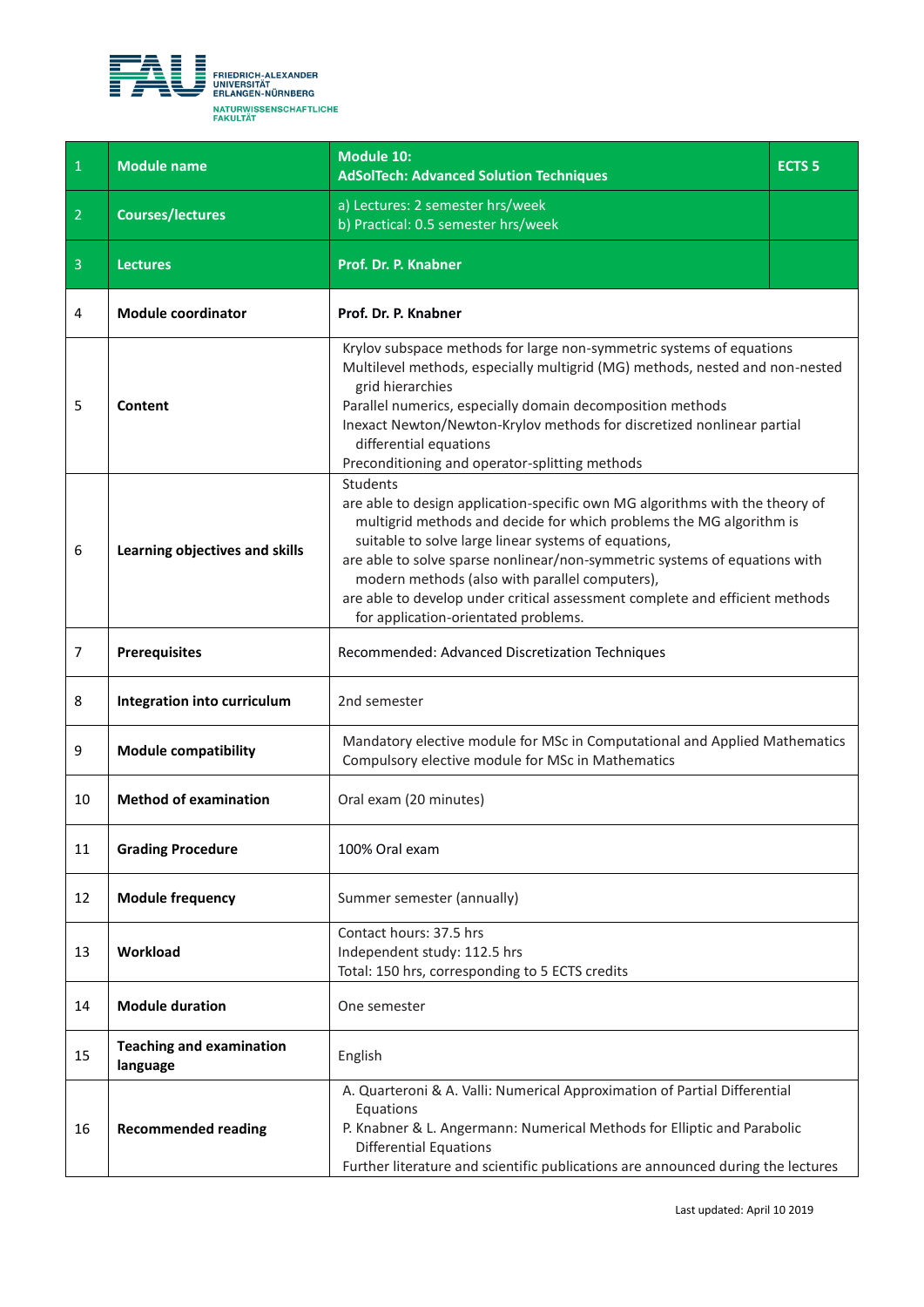<span id="page-10-0"></span>

| $\,1\,$        | <b>Module name</b>                          | <b>Module 11:</b><br><b>RTpMNum: Transport and Reaction in Porous Media: Modeling</b>                                                                                                                                                                                                                                                                                                                                                                                                                                                                                                                                                                       | <b>ECTS<sub>5</sub></b> |
|----------------|---------------------------------------------|-------------------------------------------------------------------------------------------------------------------------------------------------------------------------------------------------------------------------------------------------------------------------------------------------------------------------------------------------------------------------------------------------------------------------------------------------------------------------------------------------------------------------------------------------------------------------------------------------------------------------------------------------------------|-------------------------|
| $\overline{2}$ | <b>Courses/lectures</b>                     | a) Lectures: 2 semester hrs/week<br>b) Practical: 0,5 semester hrs/week                                                                                                                                                                                                                                                                                                                                                                                                                                                                                                                                                                                     |                         |
| $\overline{3}$ | <b>Lectures</b>                             | Prof. Dr. S. Kräutle                                                                                                                                                                                                                                                                                                                                                                                                                                                                                                                                                                                                                                        |                         |
| 4              | <b>Module coordinator</b>                   | Prof. Dr. S. Kräutle                                                                                                                                                                                                                                                                                                                                                                                                                                                                                                                                                                                                                                        |                         |
| 5              | Content                                     | Modelling of fluid flow through a porous medium: Groundwater models<br>(Richards' equation), multiphase flow<br>Advection, diffusion, dispersion of dissolved substances, (nonlinear) reaction-<br>models (i.a. law of mass action, adsorption, kinetic / in local equilibrium,<br>reactions with minerals)<br>Models of partial (PDEs), ordinary (ODEs) differential equations, and local<br>conditions<br>Nonnegativity, boundedness, global existence of solutions, necessary model<br>assumptions in the case of a pure ODE model as well as for a PDE model<br>Existence of stationary solutions (i.a. introduction to the Feinberg network<br>theory) |                         |
| 6              | Learning objectives and skills              | Students<br>are able to model flow and reaction processes in porous media on macro- and<br>micro-scale using partial differential equations,<br>possess the techniques and the analytical foundations to assess the global<br>existence of solutions.                                                                                                                                                                                                                                                                                                                                                                                                       |                         |
| 7              | <b>Prerequisites</b>                        | Recommended: Basic knowledge in differential equations                                                                                                                                                                                                                                                                                                                                                                                                                                                                                                                                                                                                      |                         |
| 8              | Integration into curriculum                 | 2nd semester                                                                                                                                                                                                                                                                                                                                                                                                                                                                                                                                                                                                                                                |                         |
| 9              | <b>Module compatibility</b>                 | Mandatory elective module for MSc in Computational and Applied Mathematics<br>Research module for MSc in Mathematics with field of "Modeling, Simulation,<br>and Optimisation"<br>Mathematical elective module in all other fields of study in MSc Mathematics<br>and in MSc Mathematics and Economics<br>Master Physics, non-physical elective module                                                                                                                                                                                                                                                                                                      |                         |
| 10             | <b>Method of examination</b>                | Oral exam (20 minutes)                                                                                                                                                                                                                                                                                                                                                                                                                                                                                                                                                                                                                                      |                         |
| 11             | <b>Grading Procedure</b>                    | 100% Oral exam                                                                                                                                                                                                                                                                                                                                                                                                                                                                                                                                                                                                                                              |                         |
| 12             | <b>Module frequency</b>                     | Summer semester (annually)                                                                                                                                                                                                                                                                                                                                                                                                                                                                                                                                                                                                                                  |                         |
| 13             | Workload                                    | Contact hours: 37.5 hrs<br>Independent study: 112.5 hrs<br>Total: 150 hrs, corresponding to 5 ECTS credits                                                                                                                                                                                                                                                                                                                                                                                                                                                                                                                                                  |                         |
| 14             | <b>Module duration</b>                      | One semester                                                                                                                                                                                                                                                                                                                                                                                                                                                                                                                                                                                                                                                |                         |
| 15             | <b>Teaching and examination</b><br>language | English                                                                                                                                                                                                                                                                                                                                                                                                                                                                                                                                                                                                                                                     |                         |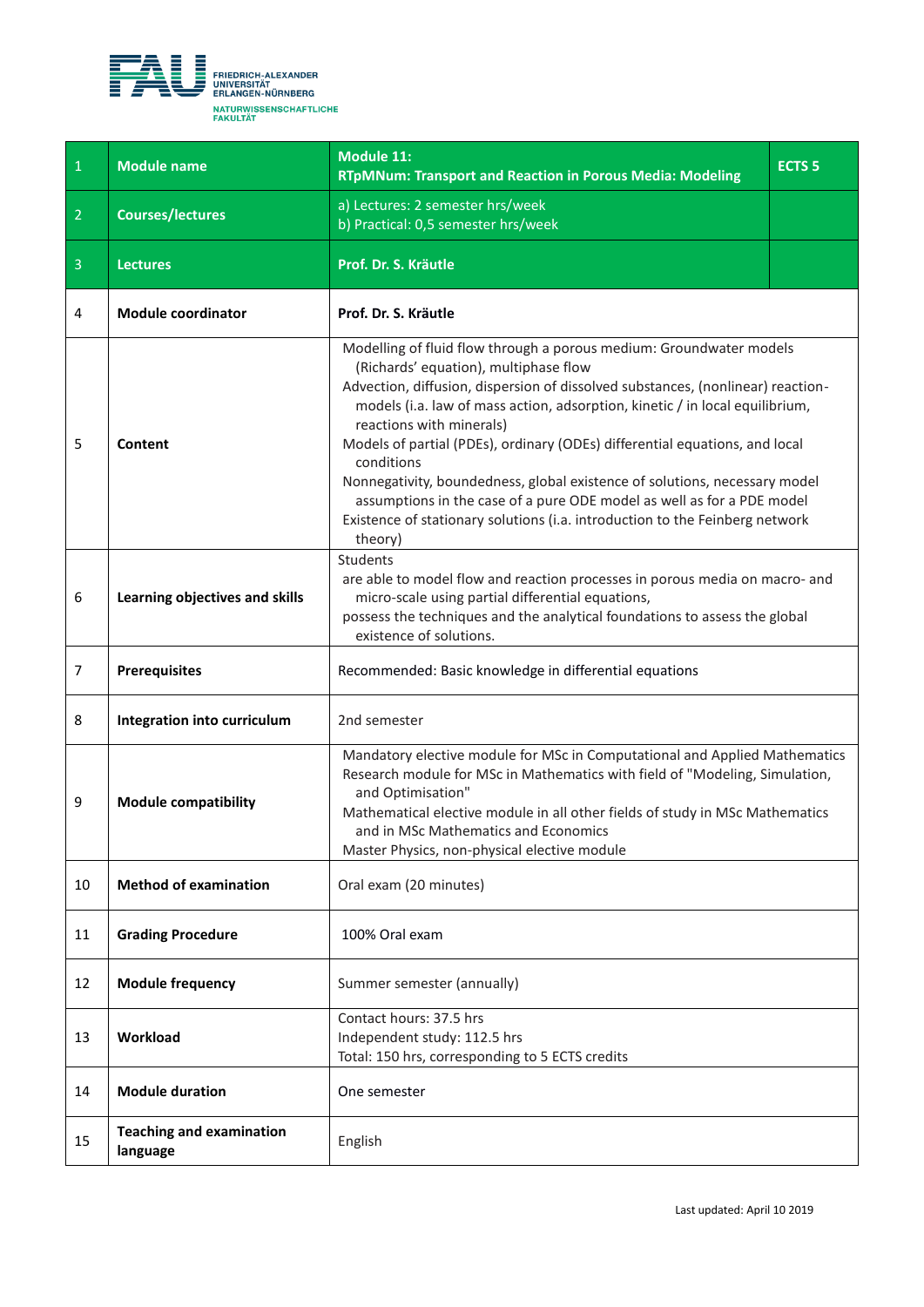

| 16 | <b>Recommended reading</b> | - S. Kräutle: lecture notes                                            |
|----|----------------------------|------------------------------------------------------------------------|
|    |                            | www.mso.math.fau.de/fileadmin/am1/users/kraeutle/scripts/Skript-RT.pdf |
|    |                            | - C. Eck, H. Garcke, P. Knabner: Mathematical Modeling, Springer       |
|    |                            | - J.D. Logan: Transport Modeling in Hydrogeochemical Systems, Springer |
|    |                            | - M. Feinberg: lecture notes                                           |
|    |                            | crnt.osu.edu/LecturesOnReactionNetworks                                |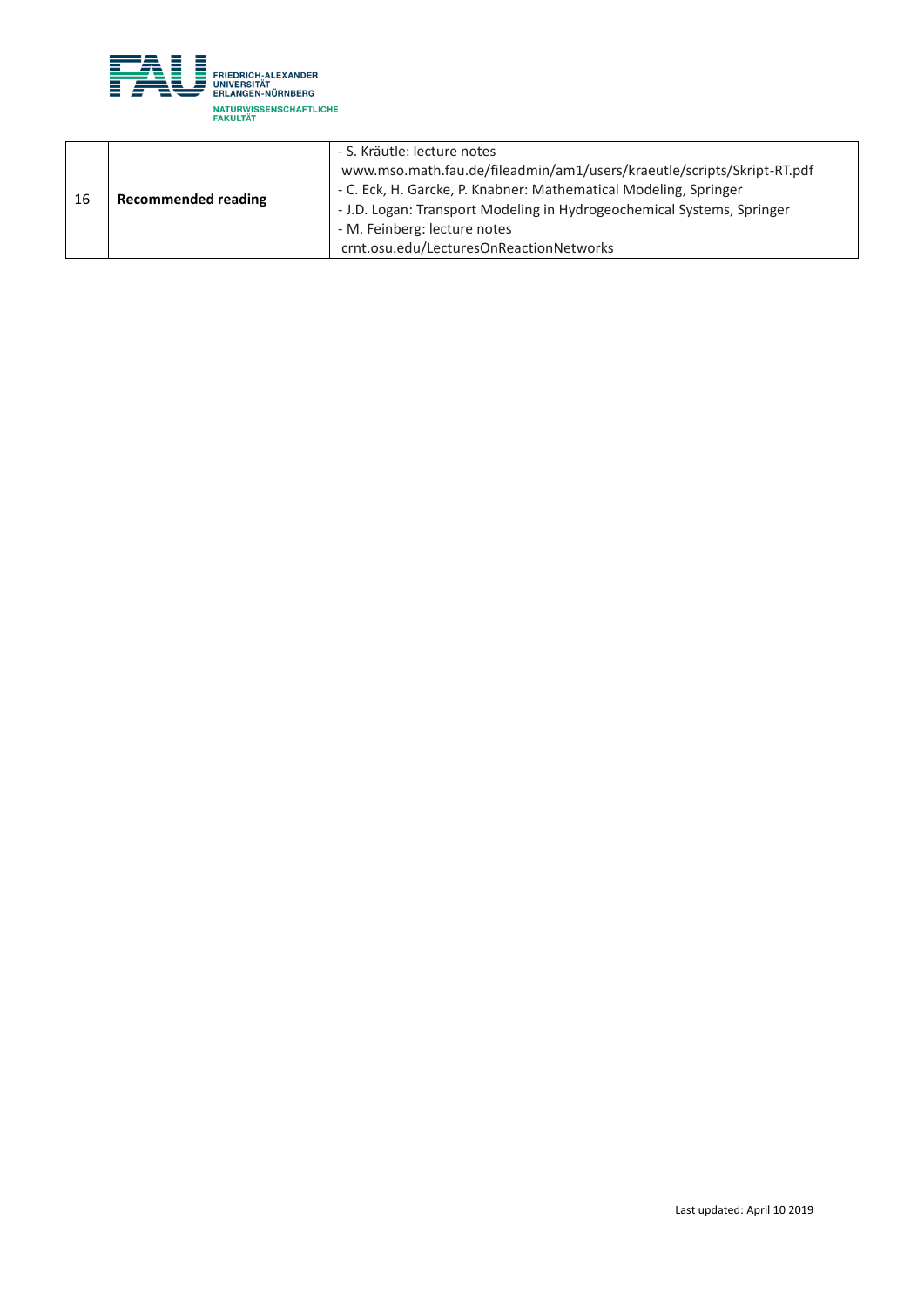<span id="page-12-0"></span>

| $\mathbf{1}$   | <b>Module name</b>                          | <b>Module 13:</b><br><b>NulF1: Numerics of Incompressible Flows I</b>                                                                                                                                                                                                                                                                                                                                                              | <b>ECTS<sub>5</sub></b> |
|----------------|---------------------------------------------|------------------------------------------------------------------------------------------------------------------------------------------------------------------------------------------------------------------------------------------------------------------------------------------------------------------------------------------------------------------------------------------------------------------------------------|-------------------------|
| $\overline{2}$ | <b>Courses/lectures</b>                     | a) Lecture: 2 semester hrs/week<br>b) Practical: 0.5 semester hrs/week                                                                                                                                                                                                                                                                                                                                                             |                         |
| $\overline{3}$ | <b>Lectures</b>                             | Prof. Dr. E. Bänsch                                                                                                                                                                                                                                                                                                                                                                                                                |                         |
| 4              | <b>Module coordinator</b>                   | Prof. Dr. E. Bänsch                                                                                                                                                                                                                                                                                                                                                                                                                |                         |
| 5              | Content                                     | Mathematical modelling of (incompressible) flows<br>Variational formulation, existence and (non-)uniqueness of solutions to the<br>stationary Navier-Stokes (NVS) equations<br>Stable finite element (FE) discretization of the stationary (Navier-) Stokes<br>equations<br>Error estimates<br>Solution techniques for the saddle point problem                                                                                    |                         |
| 6              | Learning objectives and skills              | <b>Students</b><br>explain and apply the mathematical theory for the stationary, incompressible<br>Navier-Stokes equations,<br>analyse FE discretization for the stationary Stokes equations and apply them to<br>practical problems,<br>explain the meaning of the inf-sup condition,<br>choose the appropriate function spaces, stabilisation techniques and solution<br>techniques and apply them to concrete problem settings. |                         |
| $\overline{7}$ | <b>Prerequisites</b>                        | Recommended: Advanced discretization techniques                                                                                                                                                                                                                                                                                                                                                                                    |                         |
| 8              | Integration into curriculum                 | 2nd semester                                                                                                                                                                                                                                                                                                                                                                                                                       |                         |
| 9              | <b>Module compatibility</b>                 | Mandatory elective module for MSc in Computational and Applied Mathematics<br>Compulsory elective module for MSc in Mathematics                                                                                                                                                                                                                                                                                                    |                         |
| 10             | <b>Method of examination</b>                | oral exam (20 minutes)                                                                                                                                                                                                                                                                                                                                                                                                             |                         |
| 11             | <b>Grading Procedure</b>                    | 100% based on oral examination                                                                                                                                                                                                                                                                                                                                                                                                     |                         |
| 12             | <b>Module frequency</b>                     | Summer semester (annually)                                                                                                                                                                                                                                                                                                                                                                                                         |                         |
| 13             | Workload                                    | Contact hours:<br>37.5 hrs<br>Independent study: 12.5 hrs<br>Total:<br>150 hrs, corresponding to 5 ECTS credits                                                                                                                                                                                                                                                                                                                    |                         |
| 14             | <b>Module duration</b>                      | One semester                                                                                                                                                                                                                                                                                                                                                                                                                       |                         |
| 15             | <b>Teaching and examination</b><br>language | English                                                                                                                                                                                                                                                                                                                                                                                                                            |                         |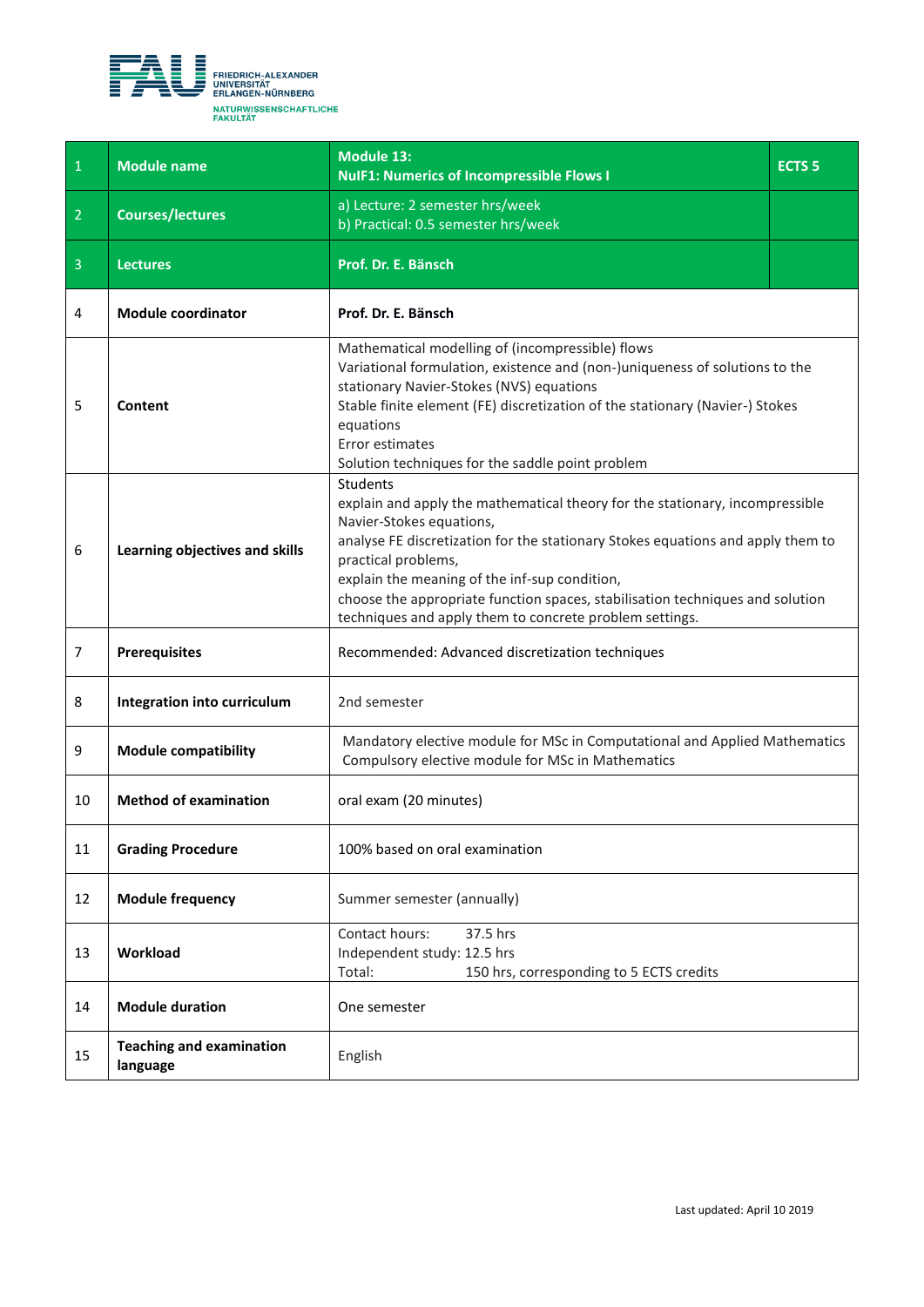

|    |                            | V. Girault & P.-A. Raviart: Finite element methods for the Navier-Stokes        |
|----|----------------------------|---------------------------------------------------------------------------------|
|    |                            | equations. Theory and algorithms. Springer 1986                                 |
|    |                            | H. Elman, D. Silvester & A. Rathen: Finite elements and fast iterative solvers: |
| 16 | <b>Recommended reading</b> | with applications in incompressible fluid dynamics. Oxford University Press     |
|    |                            | 2014                                                                            |
|    |                            | R. Temam: Navier-Stokes equations. Theory and numerical analysis. North         |
|    |                            | Holland                                                                         |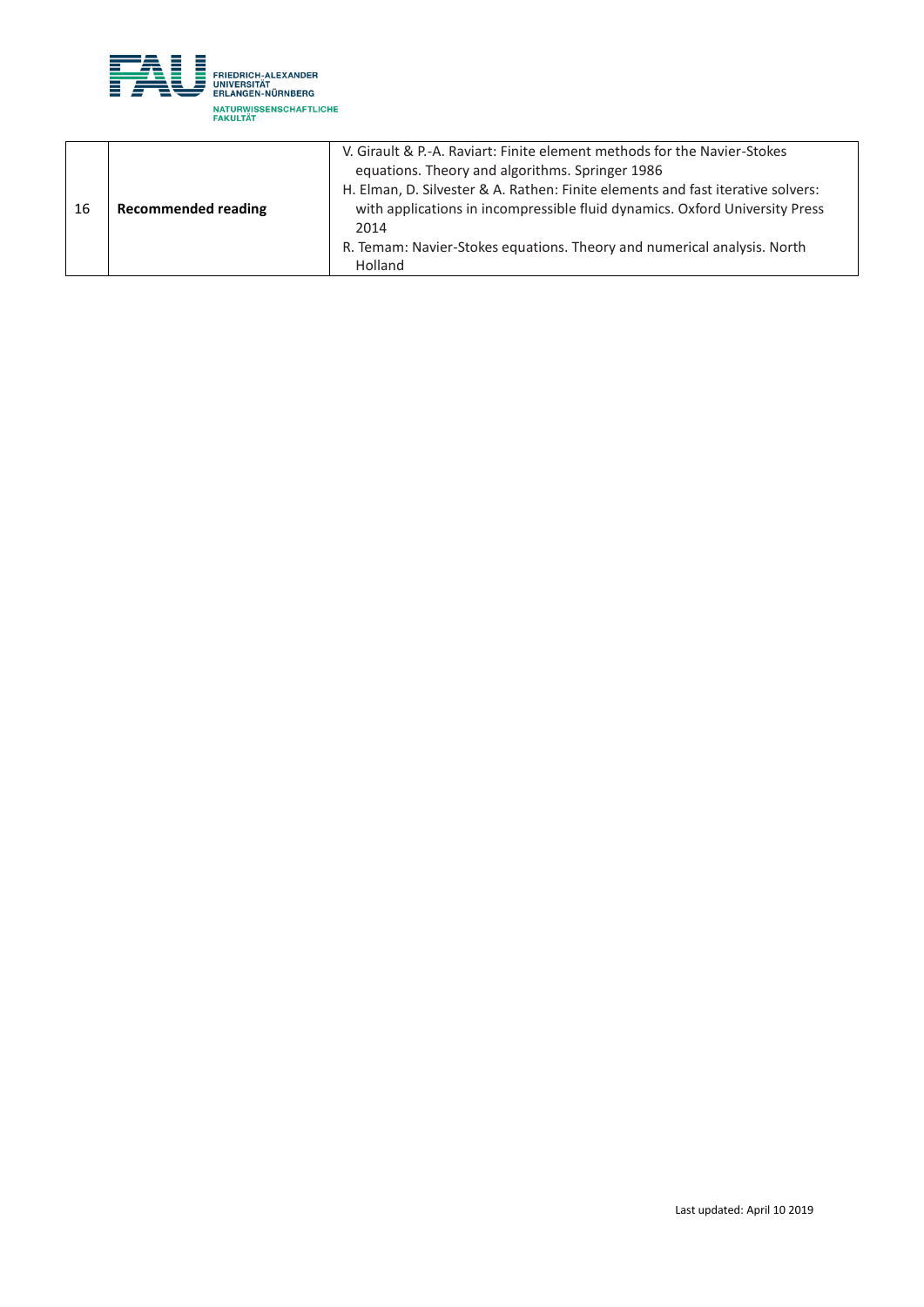<span id="page-14-0"></span>

| $\overline{1}$ | <b>Module name</b>                          | <b>Module 14:</b><br><b>MaMM: Mathematics of Multiscale Models</b>                                                                                                                                                                                       | <b>ECTS 5</b> |
|----------------|---------------------------------------------|----------------------------------------------------------------------------------------------------------------------------------------------------------------------------------------------------------------------------------------------------------|---------------|
| $\overline{2}$ | <b>Courses/lectures</b>                     | a) Lectures: 2 semester hrs/week<br>b) Practical: 0,5 semester hrs/week                                                                                                                                                                                  |               |
| $\overline{3}$ | <b>Lectures</b>                             | Dr. Nadja Ray                                                                                                                                                                                                                                            |               |
| 4              | <b>Module coordinator</b>                   | Prof. Dr. P. Knabner                                                                                                                                                                                                                                     |               |
| 5              | Content                                     | Function spaces of periodic functions and asymptotic expansions<br>Two-scale convergence and unfolding method<br>Application to differential equation models in continuum mechanics<br>Multi-scale finite element methods<br>Numerical upscaling methods |               |
| 6              | Learning objectives and skills              | Students<br>have profound expertise about the basic methods in multi-scale analysis and<br>homogenisation,<br>are able to derive rigorously homogenised (effective) models and analyse the<br>quality of the approximation.                              |               |
| 7              | <b>Prerequisites</b>                        | Recommended: Knowledge in modeling as well as analysis and numerics of<br>partial differential equations                                                                                                                                                 |               |
| 8              | Integration into curriculum                 | 3rd semester                                                                                                                                                                                                                                             |               |
| 9              | <b>Module compatibility</b>                 | Mandatory elective module for MSc in Computational and Applied Mathematics<br>Elective module for MSc in Mathematics<br>Elective module for MSc in Mathematics and Economics                                                                             |               |
| 10             | <b>Method of examination</b>                | Oral exam (20 minutes)                                                                                                                                                                                                                                   |               |
| 11             | <b>Grading Procedure</b>                    | 100% Oral exam                                                                                                                                                                                                                                           |               |
| 12             | <b>Module frequency</b>                     | At least once every two years<br>To check whether the course is offered in the current semester, see UnivIS:<br>univis.fau.de                                                                                                                            |               |
| 13             | Workload                                    | Contact hours: 37,5 hrs<br>Independent study: 112,5 hrs<br>Total: 150 hrs, corresponding to 5 ECTS credits                                                                                                                                               |               |
| 14             | <b>Module duration</b>                      | One semester                                                                                                                                                                                                                                             |               |
| 15             | <b>Teaching and examination</b><br>language | English                                                                                                                                                                                                                                                  |               |
| 16             | <b>Recommended reading</b>                  | D. Cioranescu & P. Donato: An Introduction to Homogenization<br>U. Hornung (ed.): Homogenization and Porous Media<br>Y. Efendiev & T. Hou: Multiscale Finite Element Methods                                                                             |               |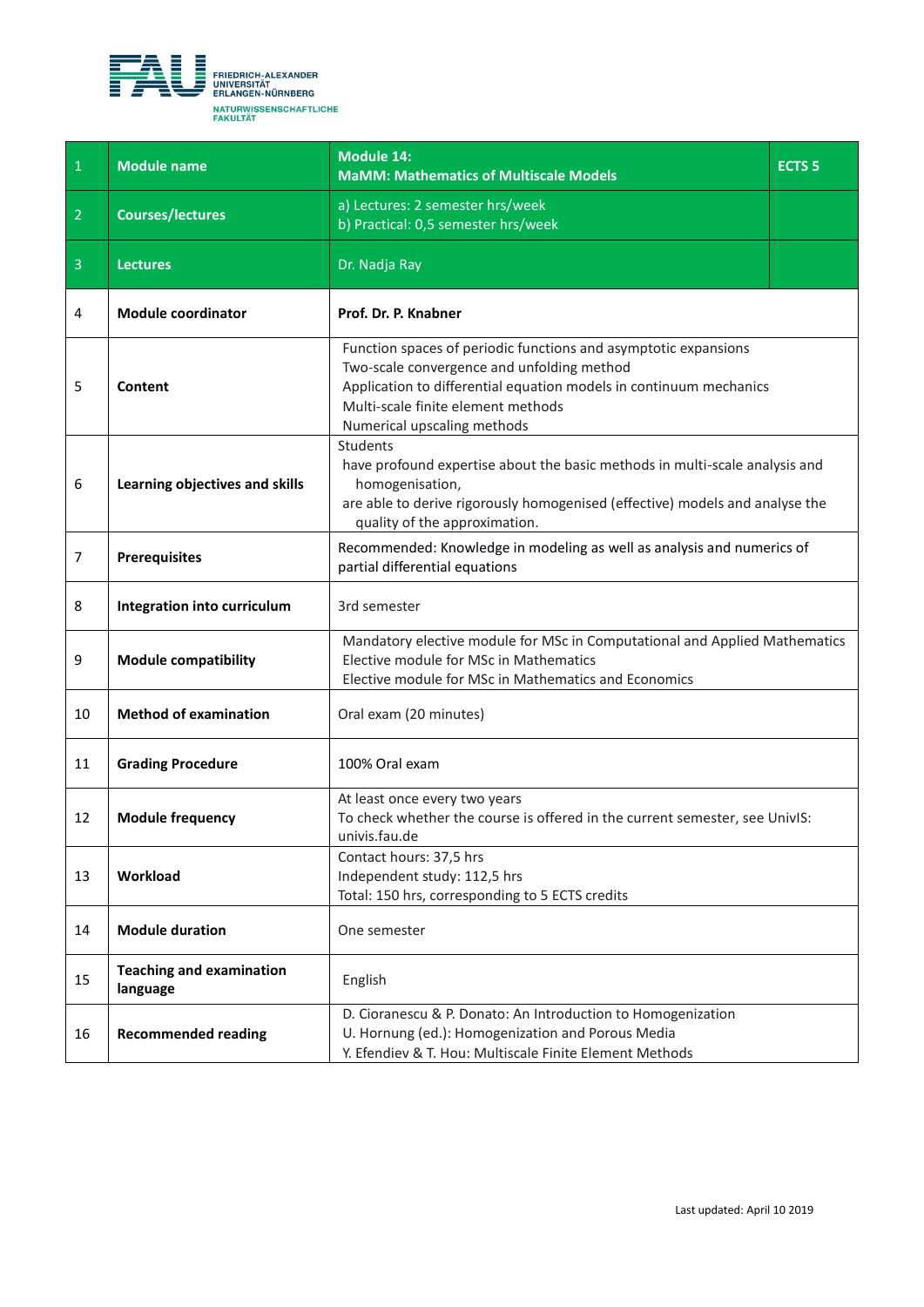<span id="page-15-0"></span>

| $\overline{1}$ | <b>Module name</b>                          | <b>Module 24:</b><br><b>IPro: Partial Differential Equations Based Image Processing</b>                                                                                                                                                                         | <b>ECTS 5</b> |
|----------------|---------------------------------------------|-----------------------------------------------------------------------------------------------------------------------------------------------------------------------------------------------------------------------------------------------------------------|---------------|
| $\overline{2}$ | <b>Courses/lectures</b>                     | a) Lectures: 2 semester hrs/week<br>b) Practical: 0.5 semester hr/week                                                                                                                                                                                          |               |
| $\overline{3}$ | <b>Lectures</b>                             | Prof. Dr. M. Burger                                                                                                                                                                                                                                             |               |
| 4              | <b>Module coordinator</b>                   | Dr. M. Fried                                                                                                                                                                                                                                                    |               |
| 5              | Content                                     | basics of image processing<br>deblurring using different partial differential equations<br>Finite Element Method for variational methods in image restauration and image<br>segmentation                                                                        |               |
| 6              | Learning objectives and skills              | Students<br>explain mathematical and algorithmic methods for image processing,<br>apply above image processing methods in computerised practical exercises,<br>apply analytical techniques to evaluate the qualitative characteristics of the<br>above methods. |               |
| 7              | <b>Prerequisites</b>                        | Basic knowledge in functional analysis and numerical methods for pdes is<br>recommended.                                                                                                                                                                        |               |
| 8              | Integration into curriculum                 | 2nd semester                                                                                                                                                                                                                                                    |               |
| 9              | <b>Module compatibility</b>                 | Mandatory elective module for MSc Computational and Applied Mathematics<br>Mandatory elective module for MSc Mathematics<br>Compulsory elective module MSc Integrated Life Science                                                                              |               |
| 10             | <b>Method of examination</b>                | oral exam (20 minutes)                                                                                                                                                                                                                                          |               |
| 11             | <b>Grading Procedure</b>                    | 100% based on oral exam                                                                                                                                                                                                                                         |               |
| 12             | <b>Module frequency</b>                     | if requested: every second summer semester<br>To check whether the course is offered, see UnivIS univis.fau.de or module<br>handbook of current semester                                                                                                        |               |
| 13             | Workload                                    | Contact hours: 37.5 hrs<br>Independent study: 112.5 hrs<br>Total: 150 hrs, corresponding to 5 ECTS credits                                                                                                                                                      |               |
| 14             | <b>Module duration</b>                      | One semester                                                                                                                                                                                                                                                    |               |
| 15             | <b>Teaching and examination</b><br>language | English                                                                                                                                                                                                                                                         |               |
| 16             | <b>Recommended reading</b>                  | G. Aubert & P. Kornprobst: Mathematical problems in image processing,<br>Springer                                                                                                                                                                               |               |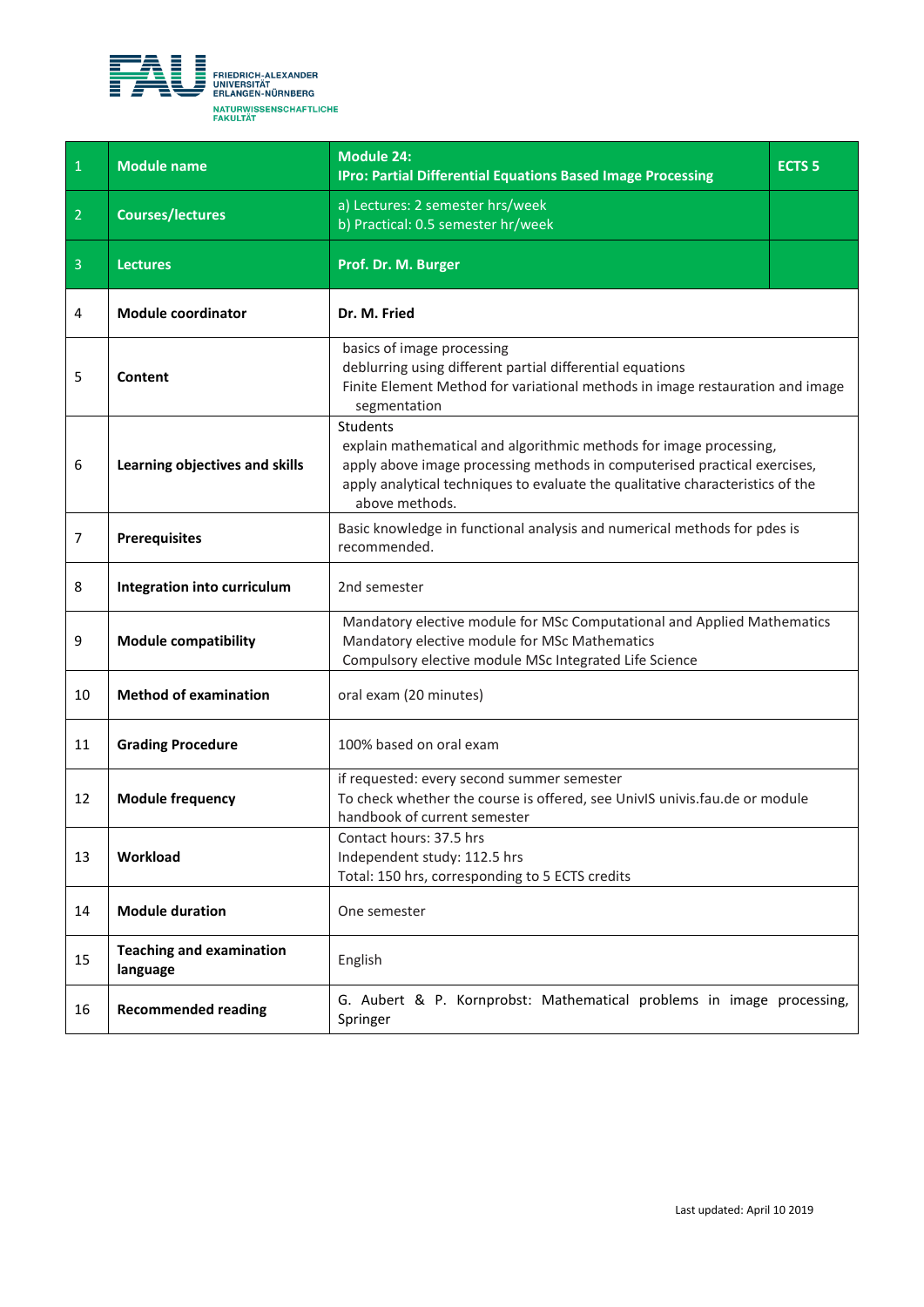<span id="page-16-0"></span>

| $\begin{array}{ c c } \hline \end{array}$ | <b>Module name</b>                          | <b>Module 31:</b><br><b>NALIP: Numerical Aspects of Linear and Integer Programming</b>                                                                                                                                                                                                                                                       | <b>ECTS 5</b> |
|-------------------------------------------|---------------------------------------------|----------------------------------------------------------------------------------------------------------------------------------------------------------------------------------------------------------------------------------------------------------------------------------------------------------------------------------------------|---------------|
| $\overline{2}$                            | <b>Courses/lectures</b>                     | a) Lectures: 2 weekly lecture hours<br>b) Practical: 0.5 weekly lecture hour                                                                                                                                                                                                                                                                 |               |
| $\overline{3}$                            | <b>Lectures</b>                             | Prof. Dr.A. Martin                                                                                                                                                                                                                                                                                                                           |               |
| 4                                         | <b>Module coordinator</b>                   | Prof. Dr. A. Martin                                                                                                                                                                                                                                                                                                                          |               |
| 5                                         | Content                                     | Revised Simplex (with bounds)<br>Simplex Phase I<br><b>Dual Simplex</b><br>LP Presolve/Postsolve<br>Scaling<br><b>MIP Solution Techniques</b>                                                                                                                                                                                                |               |
| 6                                         | Learning objectives and skills              | Students<br>are able to explain and use methods and numerical approaches for solving linear<br>and mixed-integer programs in practice.                                                                                                                                                                                                       |               |
| 7                                         | <b>Prerequisites</b>                        | Knowledge in linear algebra and combinatorial optimization is recommended.                                                                                                                                                                                                                                                                   |               |
| 8                                         | Integration into curriculum                 | 2nd semester                                                                                                                                                                                                                                                                                                                                 |               |
| 9                                         | <b>Module compatibility</b>                 | Mandatory elective module for MSc Computational and Applied Mathematics,<br>Elective module for MSc Mathematics,<br>Elective Module for MSc Mathematics and Economics,<br>Core/research module MSc Mathematics within "Modeling, simulation,<br>optimization", MSc Mathematics and Economics within "Optimization and<br>process management" |               |
| 10                                        | <b>Method of examination</b>                | oral exam (15 minutes)                                                                                                                                                                                                                                                                                                                       |               |
| 11                                        | <b>Grading Procedure</b>                    | 100% based on oral exam                                                                                                                                                                                                                                                                                                                      |               |
| 12                                        | <b>Module frequency</b>                     | Summer semester (not annually)<br>To check whether the course is offered, see UnivIS univis.fau.de or module<br>handbook of current semester                                                                                                                                                                                                 |               |
| 13                                        | Workload                                    | Attendance: 45 h<br>Self-study: 105 h                                                                                                                                                                                                                                                                                                        |               |
| 14                                        | <b>Module duration</b>                      | 1 semester                                                                                                                                                                                                                                                                                                                                   |               |
| 15                                        | <b>Teaching and examination</b><br>language | English                                                                                                                                                                                                                                                                                                                                      |               |
| 16                                        | <b>Recommended reading</b>                  | V. Chvátal: Linear Programming, W. H. Freeman and Company, New York, 1983<br>L.A. Wolsey: Integer Programming, John Wiley and Sons, Inc., 1998                                                                                                                                                                                               |               |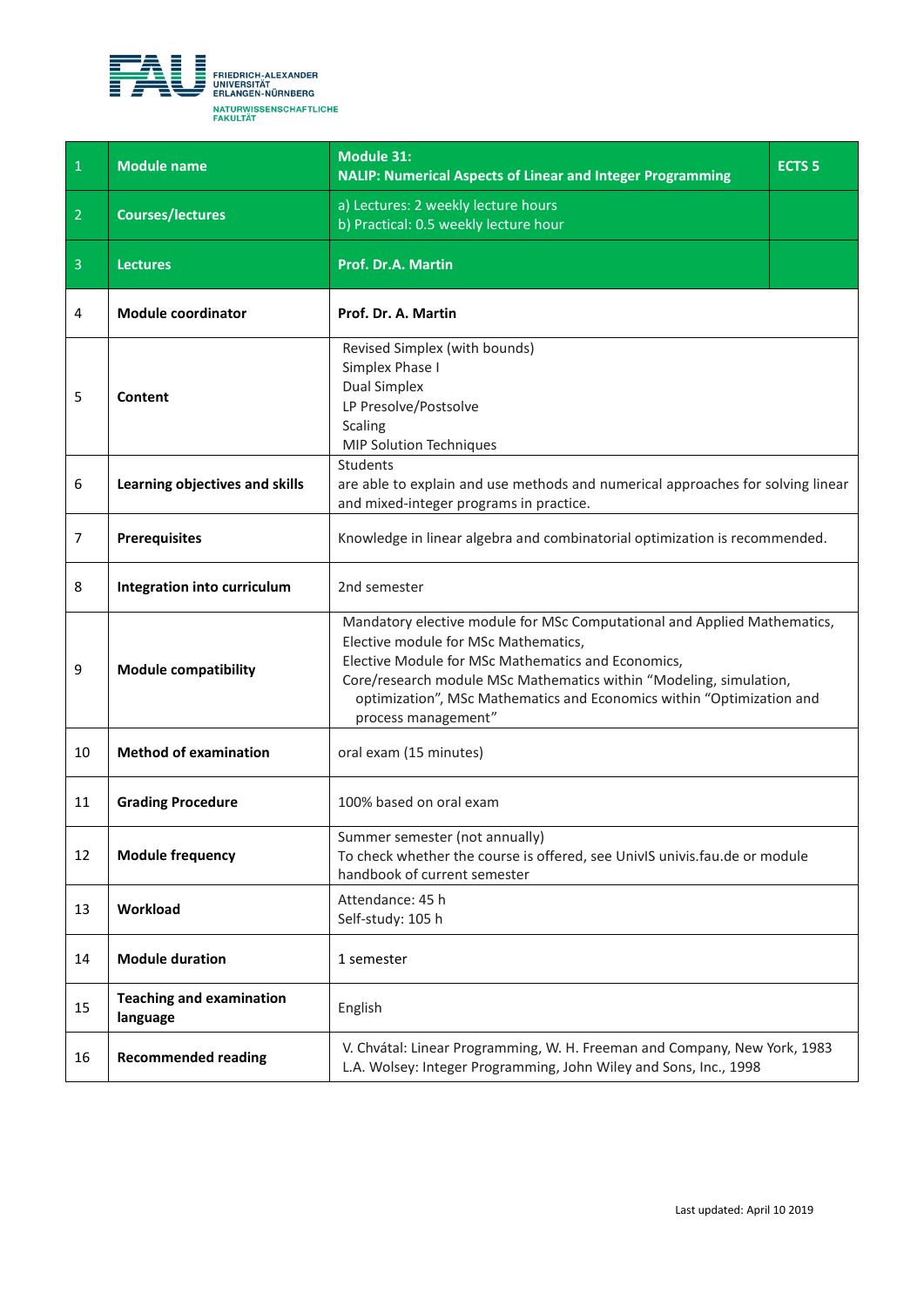<span id="page-17-0"></span>

| $\blacklozenge$ | <b>Module name</b>                          | Module 33a:<br><b>OptPDE: Optimization with Partial Differential Equations</b>                                                                                                                                                                                                                                                      | <b>ECTS<sub>5</sub></b> |
|-----------------|---------------------------------------------|-------------------------------------------------------------------------------------------------------------------------------------------------------------------------------------------------------------------------------------------------------------------------------------------------------------------------------------|-------------------------|
| $\overline{2}$  | <b>Courses/lectures</b>                     | a) Lectures: 2 semester hrs/week<br>b) Practical: 0.5 semester hrs/week                                                                                                                                                                                                                                                             |                         |
| $\overline{3}$  | <b>Lectures</b>                             | PD Dr. F. Hante                                                                                                                                                                                                                                                                                                                     |                         |
| 4               | <b>Module coordinator</b>                   | Prof. Dr. M. Stingl                                                                                                                                                                                                                                                                                                                 |                         |
| 5               | Content                                     | Several of the following topics:<br>Optimization and control in Banach spaces<br>Concepts of controllability and stabilization<br>Optimal control of Partial differential equations<br>Singular Perturbations and asymptotic analysis<br>Numerical realizations of optimal controls<br>Technical, medical and economic applications |                         |
| 6               | Learning objectives and skills              | Students<br>explain and use theory as well as numerical methods for optimization, control<br>and stabilization in the context of partial differential equations,<br>apply these abilities to technical and economic applications.                                                                                                   |                         |
| 7               | <b>Prerequisites</b>                        | Basic knowledge in numerics, partial differential equations, and nonlinear<br>optimization is recommended.                                                                                                                                                                                                                          |                         |
| 8               | Integration into curriculum                 | $1st$ or 3rd semester                                                                                                                                                                                                                                                                                                               |                         |
| 9               | <b>Module compatibility</b>                 | Mandatory elective module for MSc in Computational and Applied Mathematics<br>Elective module for MSc in Mathematics<br>Elective module for MSc in Mathematics and Economics                                                                                                                                                        |                         |
| 10              | <b>Method of examination</b>                | oral exam (20 minutes)                                                                                                                                                                                                                                                                                                              |                         |
| 11              | <b>Grading Procedure</b>                    | 100% based on oral exam                                                                                                                                                                                                                                                                                                             |                         |
| 12              | <b>Module frequency</b>                     | Winter semester (not annually)<br>To check whether the course is offered, see UnivIS univis.fau.de or module<br>handbook of current semester                                                                                                                                                                                        |                         |
| 13              | Workload                                    | Contact hours: 37.5 hrs<br>Independent study: 112.5 hrs<br>Total: 150 hrs, corresponding to 5 ECTS credits                                                                                                                                                                                                                          |                         |
| 14              | <b>Module duration</b>                      | One semester                                                                                                                                                                                                                                                                                                                        |                         |
| 15              | <b>Teaching and examination</b><br>language | English                                                                                                                                                                                                                                                                                                                             |                         |
| 16              | <b>Recommended reading</b>                  | - F. Tröltzsch: Optimal Control of Partial Differential Equations, AMS,<br>- G. Leugering & P. Kogut: Optimal Control of PDEs in Reticulated Domains,<br>Birkhäuser.                                                                                                                                                                |                         |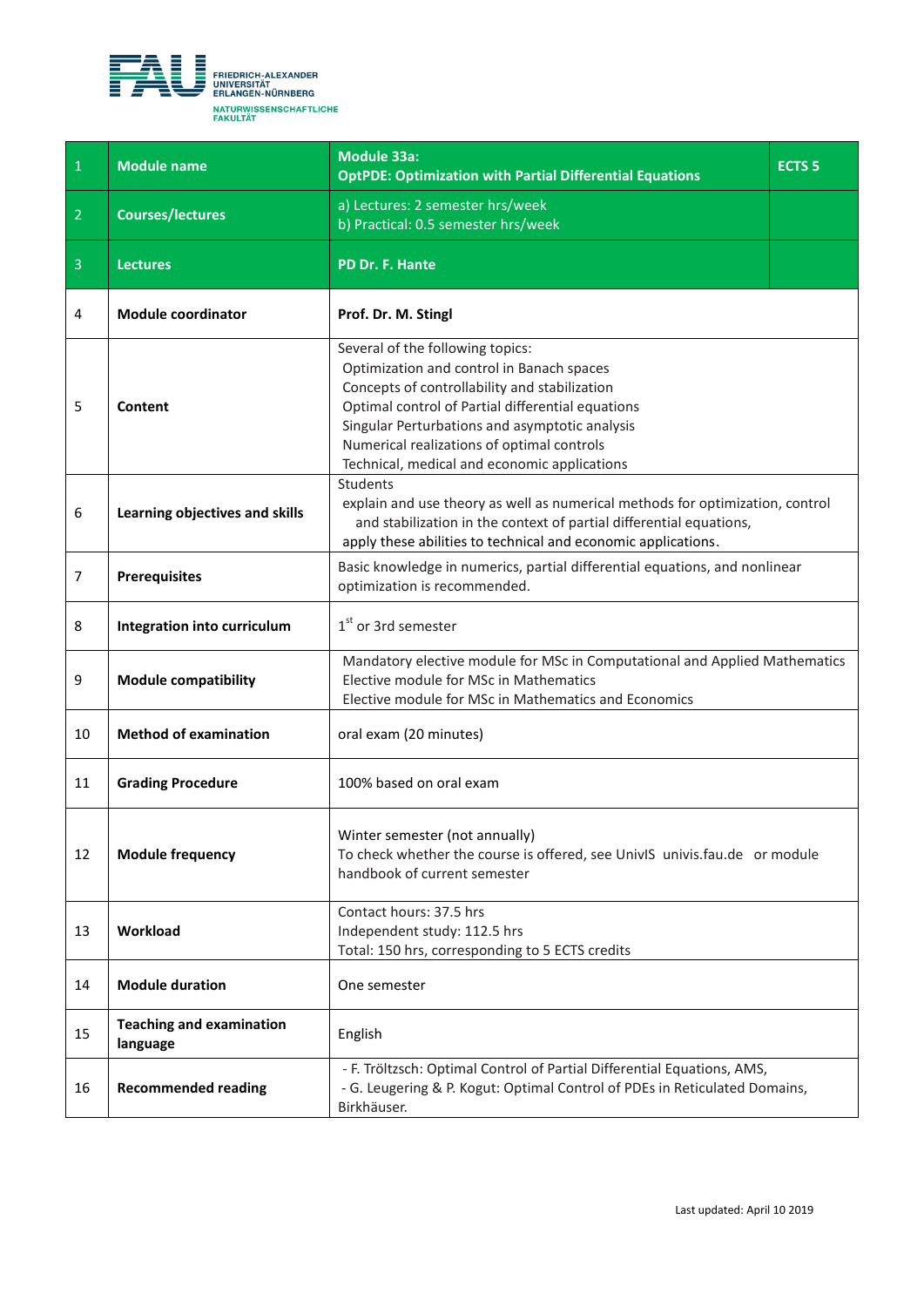<span id="page-18-0"></span>

| $\mathbf{1}$   | <b>Module name</b>                          | Module 33b:<br><b>OptPDE: Optimization with Partial Differential Equations</b>                                                                                                                                                                                                                                                                                                         | <b>ECTS 10</b> |
|----------------|---------------------------------------------|----------------------------------------------------------------------------------------------------------------------------------------------------------------------------------------------------------------------------------------------------------------------------------------------------------------------------------------------------------------------------------------|----------------|
| $\overline{2}$ | <b>Courses/lectures</b>                     | a) Lectures: 4 semester hrs/week<br>b) Practical: 1 semester hrs/week                                                                                                                                                                                                                                                                                                                  |                |
| $\overline{3}$ | <b>Lectures</b>                             | PD Dr. F. Hante                                                                                                                                                                                                                                                                                                                                                                        |                |
| 4              | <b>Module coordinator</b>                   | Prof. Dr. M. Stingl                                                                                                                                                                                                                                                                                                                                                                    |                |
| 5              | Content                                     | Several of the following topics:<br>System and control theory for partial differential equations<br>Optimization theory in Banach and Hilbert spaces<br>Optimality conditions for problems with control and state constraints<br>Sensitivity analysis, singular perturbations and asymptotics<br>Optimization methods in Banach spaces<br>Technical, medical and economic applications |                |
| 6              | Learning objectives and skills              | Students<br>extensively explain and use the theory as well as numerical methods for<br>optimization, control and stabilization in the broad of problems with partial<br>differential equations,<br>apply these abilities to technical and economic applications.                                                                                                                       |                |
| $\overline{7}$ | <b>Prerequisites</b>                        | Basic knowledge in numerics, partial differential equations, and nonlinear<br>optimization is recommended.                                                                                                                                                                                                                                                                             |                |
| 8              | Integration into curriculum                 | 2nd semester                                                                                                                                                                                                                                                                                                                                                                           |                |
| 9              | <b>Module compatibility</b>                 | Mandatory elective module for MSc in Computational and Applied Mathematics<br>Elective module for MSc in Mathematics<br>Elective module for MSc in Mathematics and Economics                                                                                                                                                                                                           |                |
| 10             | <b>Method of examination</b>                | oral exam (20 minutes)                                                                                                                                                                                                                                                                                                                                                                 |                |
| 11             | <b>Grading Procedure</b>                    | 100% based on oral exam                                                                                                                                                                                                                                                                                                                                                                |                |
| 12             | <b>Module frequency</b>                     | Summer semester (not annually)<br>To check whether the course is offered, see UnivIS univis.fau.de or module<br>handbook of current semester                                                                                                                                                                                                                                           |                |
| 13             | Workload                                    | Contact hours: 75 hrs<br>Independent study: 225 hrs<br>Total: 300 hrs, corresponding to 10 ECTS credits                                                                                                                                                                                                                                                                                |                |
| 14             | <b>Module duration</b>                      | One semester                                                                                                                                                                                                                                                                                                                                                                           |                |
| 15             | <b>Teaching and examination</b><br>language | English                                                                                                                                                                                                                                                                                                                                                                                |                |
| 16             | <b>Recommended reading</b>                  | - F. Tröltzsch: Optimal Control of Partial Differential Equations, AMS,<br>- M. Hinze et al.: Optimization with PDE Constraints, Springer,<br>- G. Leugering & P. Kogut: Optimal Control of PDEs in Reticulated Domains,<br>Birkhäuser.                                                                                                                                                |                |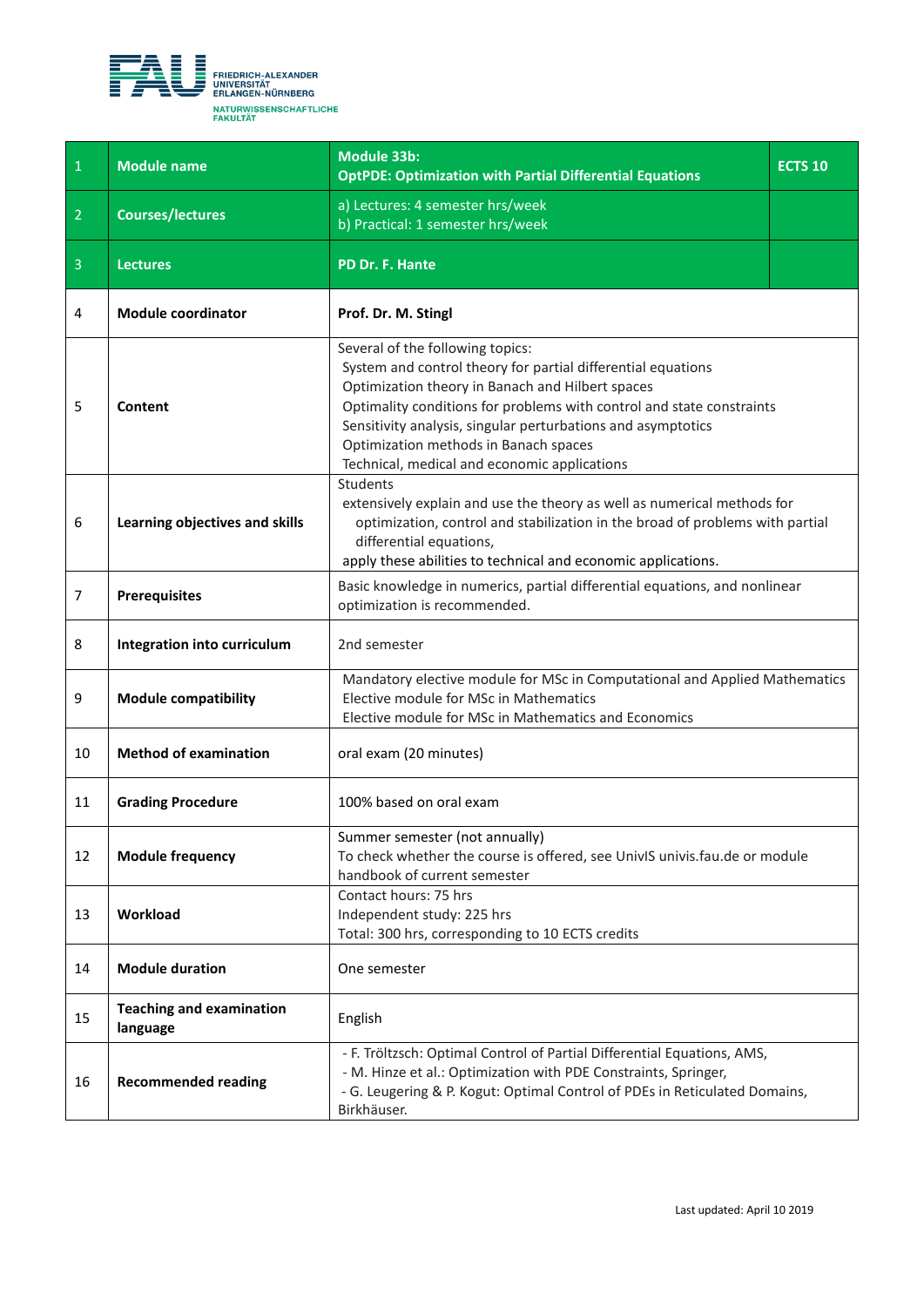<span id="page-19-0"></span>

| $\mathbf{1}$   | <b>Module name</b>                          | <b>Module 34:</b><br><b>DiscOpt II: Discrete Optimization II</b>                                                                                                                                                                                                                                                                                                                                                                                                                                                                                                                                                                                                                               | <b>ECTS 10</b> |
|----------------|---------------------------------------------|------------------------------------------------------------------------------------------------------------------------------------------------------------------------------------------------------------------------------------------------------------------------------------------------------------------------------------------------------------------------------------------------------------------------------------------------------------------------------------------------------------------------------------------------------------------------------------------------------------------------------------------------------------------------------------------------|----------------|
| $\overline{2}$ | <b>Courses/lectures</b>                     | a) Lectures: 4 weekly lecture hours<br>b) Practical: 2 weekly lecture hour                                                                                                                                                                                                                                                                                                                                                                                                                                                                                                                                                                                                                     |                |
| 3              | <b>Lectures</b>                             | <b>Prof. Dr. Alexander Martin</b>                                                                                                                                                                                                                                                                                                                                                                                                                                                                                                                                                                                                                                                              |                |
| 4              | <b>Module coordinator</b>                   | Prof. Dr. Alexander Martin                                                                                                                                                                                                                                                                                                                                                                                                                                                                                                                                                                                                                                                                     |                |
| 5              | Content                                     | In this lecture we cover theoretical aspects and solution strategies for difficult<br>integer and mixed-integer optimization problems. First, we point out the<br>equivalence between separation and optimization. Second, fundamental results<br>of integral polyhedra, lattices and lattice polyhedra as well as its importance to<br>discrete optimization are discussed. Furthermore, we introduce solution<br>strategies for large-scale optimization problems, e.g., decomposition methods or<br>approximation algorithms and heuristics based on linear programming. In<br>addition, we discuss applications arising in engineering, finance, energy<br>management or public transport. |                |
| 6              | Learning objectives and skills              | <b>Students</b><br>use basic terms of discrete optimization,<br>model real-world discrete optimization problems, determine their complexity<br>and solve them with appropriate mathematical methods.                                                                                                                                                                                                                                                                                                                                                                                                                                                                                           |                |
| $\overline{7}$ | <b>Prerequisites</b>                        | Recommended:<br>Knowledge in linear and combinatorial optimization, discrete optimization I                                                                                                                                                                                                                                                                                                                                                                                                                                                                                                                                                                                                    |                |
| 8              | Integration into curriculum                 | 2nd semester                                                                                                                                                                                                                                                                                                                                                                                                                                                                                                                                                                                                                                                                                   |                |
| 9              | <b>Module compatibility</b>                 | Mandatory elective module for MSc Computational and Applied Mathematics,<br>Elective module for MSc Mathematics,<br>Elective module for MSc Mathematics and Economics,<br>Core/research module MSc Mathematics within "Modeling, simulation,<br>optimization", MSc Mathematics and Economics within "Optimization and<br>process management"                                                                                                                                                                                                                                                                                                                                                   |                |
| 10             | <b>Method of examination</b>                | oral exam (20 minutes)                                                                                                                                                                                                                                                                                                                                                                                                                                                                                                                                                                                                                                                                         |                |
| 11             | <b>Grading Procedure</b>                    | 100% based on oral exam                                                                                                                                                                                                                                                                                                                                                                                                                                                                                                                                                                                                                                                                        |                |
| 12             | <b>Module frequency</b>                     | Summer semester (annually)                                                                                                                                                                                                                                                                                                                                                                                                                                                                                                                                                                                                                                                                     |                |
| 13             | Workload                                    | Attendance: 90 h<br>Self-study: 210 h                                                                                                                                                                                                                                                                                                                                                                                                                                                                                                                                                                                                                                                          |                |
| 14             | <b>Module duration</b>                      | 1 semester                                                                                                                                                                                                                                                                                                                                                                                                                                                                                                                                                                                                                                                                                     |                |
| 15             | <b>Teaching and examination</b><br>language | English                                                                                                                                                                                                                                                                                                                                                                                                                                                                                                                                                                                                                                                                                        |                |